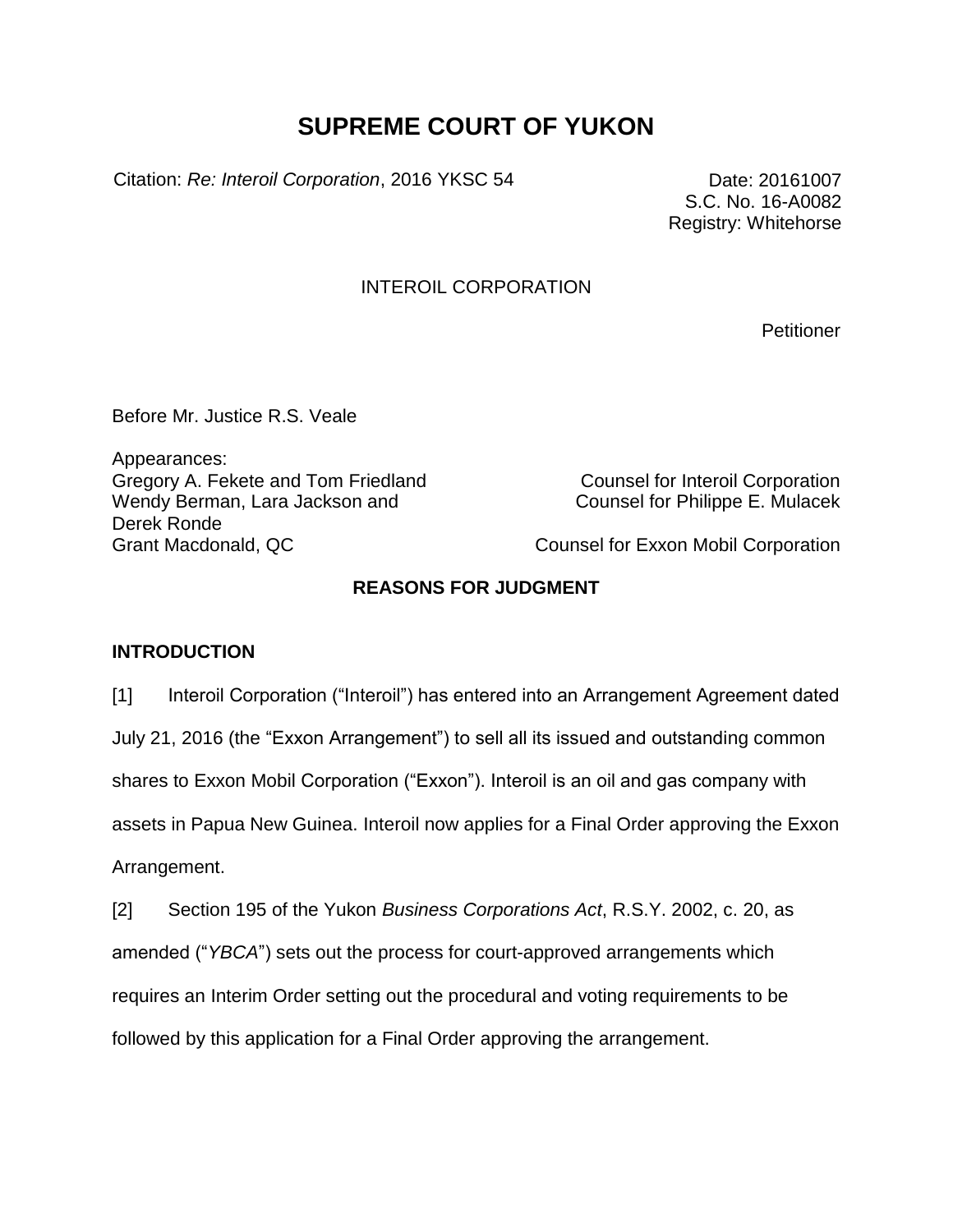[3] The test for approval is set out in *BCE Inc. v. 1976 Debentureholders*, 2008 SCC 69 ("*BCE Inc.*") as follows:

- 1. the corporation bears the onus of satisfying the court that there has been compliance with all statutory and court-mandated requirements;
- 2. the application has been put forward in good faith; and
- 3. the arrangement is fair and reasonable.

[4] To approve a plan of arrangement as fair and reasonable, courts must be satisfied that (a) the arrangement has a valid business purpose, and (b) the objections of those whose legal rights are being arranged are being resolved in a fair and balanced way.

[5] The application is opposed by Philippe E. Mulacek ("Mulacek") under the fair and reasonable test which will be the focus of this judgment. There is no dispute that the application is in compliance with statutory and court-mandated requirements and in good faith.

#### **BACKGROUND**

[6] The Arrangement is being sought pursuant to s. 195 of the *YBCA* because Interoil considers it to be the only efficient means of completing the transaction that involves an exchange of securities. Court approval permits Exxon and Interoil to avail themselves of an exemption from the otherwise applicable securities registration requirements of the United States *Securities Act* of 1933 which entails substantial costs.

[7] Interoil's main assets are interests in the Elk and Antelope gas fields which are in the process of development. Petroleum Retention License 15 ("PRL15") which encompasses the Elk and Antelope gas fields is a joint venture with Interoil's net license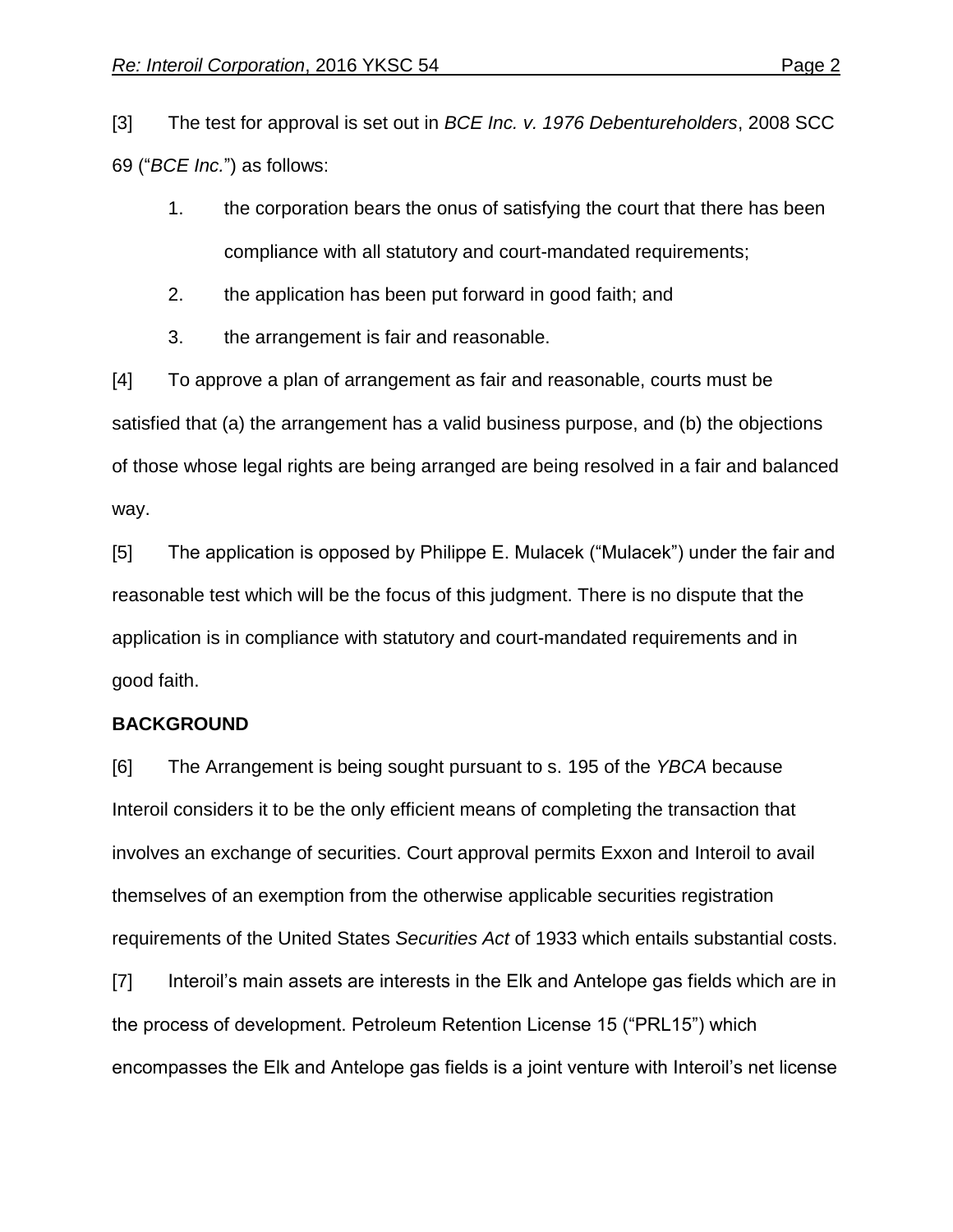interest at 36.5%. The other licence interests are held by Total, S.A. ("Total"), a French oil and gas company (40.1%) and Oil Search Limited ("Oil Search") which has a 22.8% interest. Mr. Mulacek and other holders have a 0.5% interest. Total S.A. operates PRL15.

[8] Interoil also has a future revenue stream arising from the sale of an interest in PRL15 to Total in 2014.

[9] The Exxon Arrangement is the second arrangement brought before this Court. The first arrangement was for the sale of Interoil's shares to Oil Search, dated May 20, 2016 (the "Oil Search Arrangement"). As I understand it, the Oil Search Arrangement valued the equity of Interoil at approximately \$2.1 billion or \$40.25 per common share plus the value of a Contingent Value Right ("CVR") which was linked to the volume of PRL15 2C Resources (2C refers to a 50% certainty). The CVR would have delivered a contingent cash payment of approximately \$6.044 for each 1 tcfe (1 trillion cubic feet equivalent) of PRL15 2C Resources above 6.2 tcfe without a cap. All figures are in US dollars.

[10] Interoil had obtained an Interim Order from this Court and was proceeding to the voting procedure.

[11] However, on June 30, 2016, before the vote on the Oil Search Arrangement, Interoil received an unsolicited bid from Exxon and entered into the Exxon Arrangement at issue. Interoil terminated the Arrangement with Oil Search and Exxon paid the \$60 million break fee to Oil Search so Interoil could proceed to the Exxon Arrangement.

[12] The Exxon Arrangement, is the following:

(a) a payment of \$45 per share paid in Exxon shares; and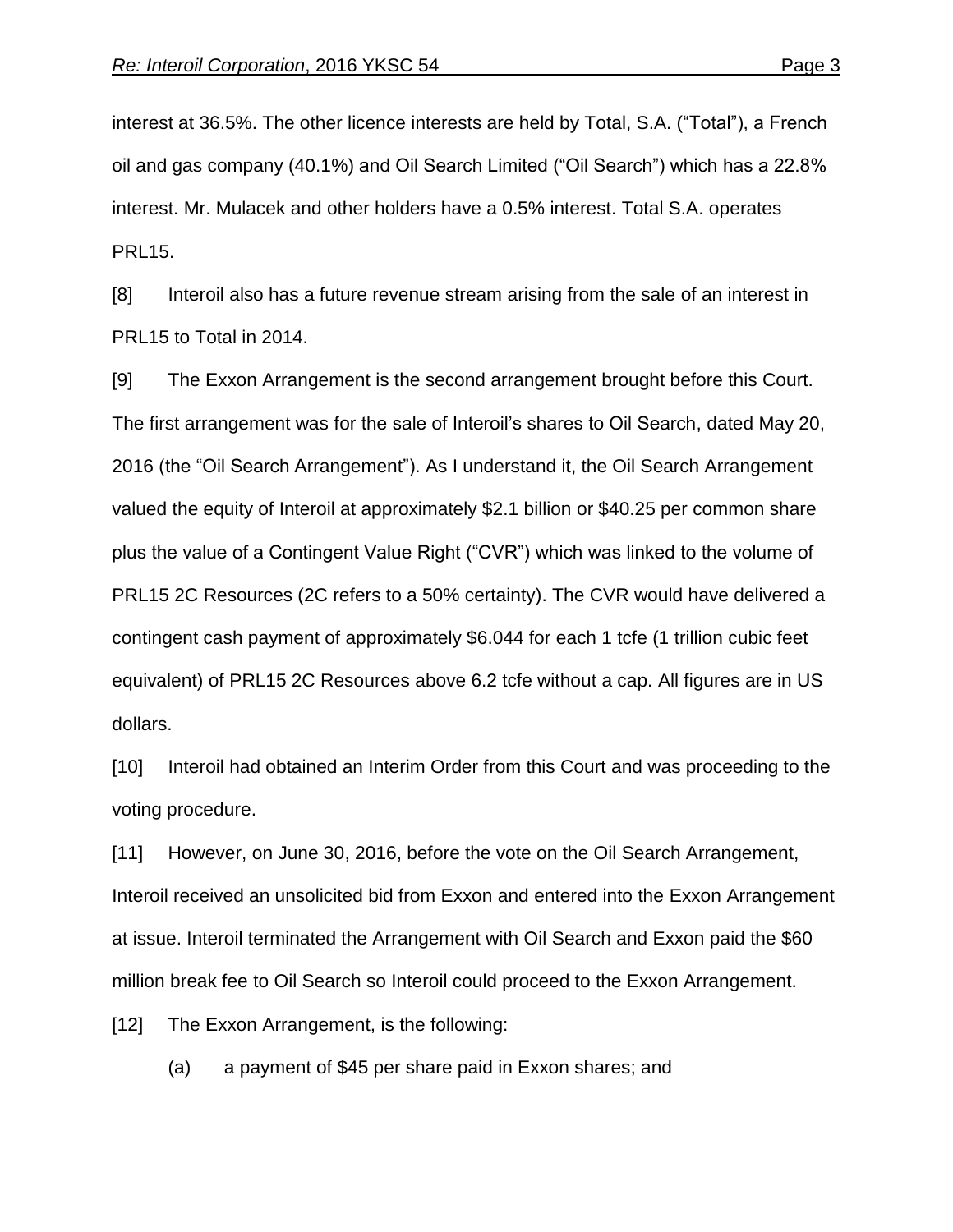(b) a contingent resource payment ("CRP") of approximately \$7.07 for each 1 tcfe of PRL15 2C Resources above 6.2 tcfe, up to a maximum of 10.0 tcfe of 2C resources.

[13] Thus, the Exxon Arrangement provides an additional \$5 per Interoil share and an increased CRP relative to the CVR in the Oil Search Arrangement, but capped at 10 tcfe. It is also important to note that certain Restricted Share Units ("RSU") were granted pursuant to Company Incentive Plans. As of August 2016, the directors of Interoil owned an aggregate of 404,302 RSUs representing 51.9% of the issued and outstanding RSUs. The CEO owns 329,825 of these RSUs. It is estimated that the CEO stands to earn approximately \$35 million if the Exxon Arrangement proceeds. The RSUs are accelerated, thereby not required to satisfy certain performance metrics normally necessary for the issuance of common shares to the RSU holders. Each director has entered into a Voting Agreement requiring him or her to vote the common shares issued pursuant to the RSUs in favour of the Exxon Arrangement.

[14] If all CRP payments were made up to the cap of 10 tcfe, the value of the Exxon Arrangement is approximately \$72 per Interoil share. The Oil Search Arrangement would have provided a similar value at 11.5 tcfe. Interoil indicates it is possible that the CRP could be 0, although Mr. Mulacek would disagree. He expresses the opinion that the CRP could account for up to 37% of the compensation to shareholders under the Exxon Arrangement. I make no finding of fact in that regard.

[15] At the Special Meeting held on September 21, 2016, the Exxon Arrangement Resolution received the following approval from the Security holders who were entitled to vote and who voted at the meeting: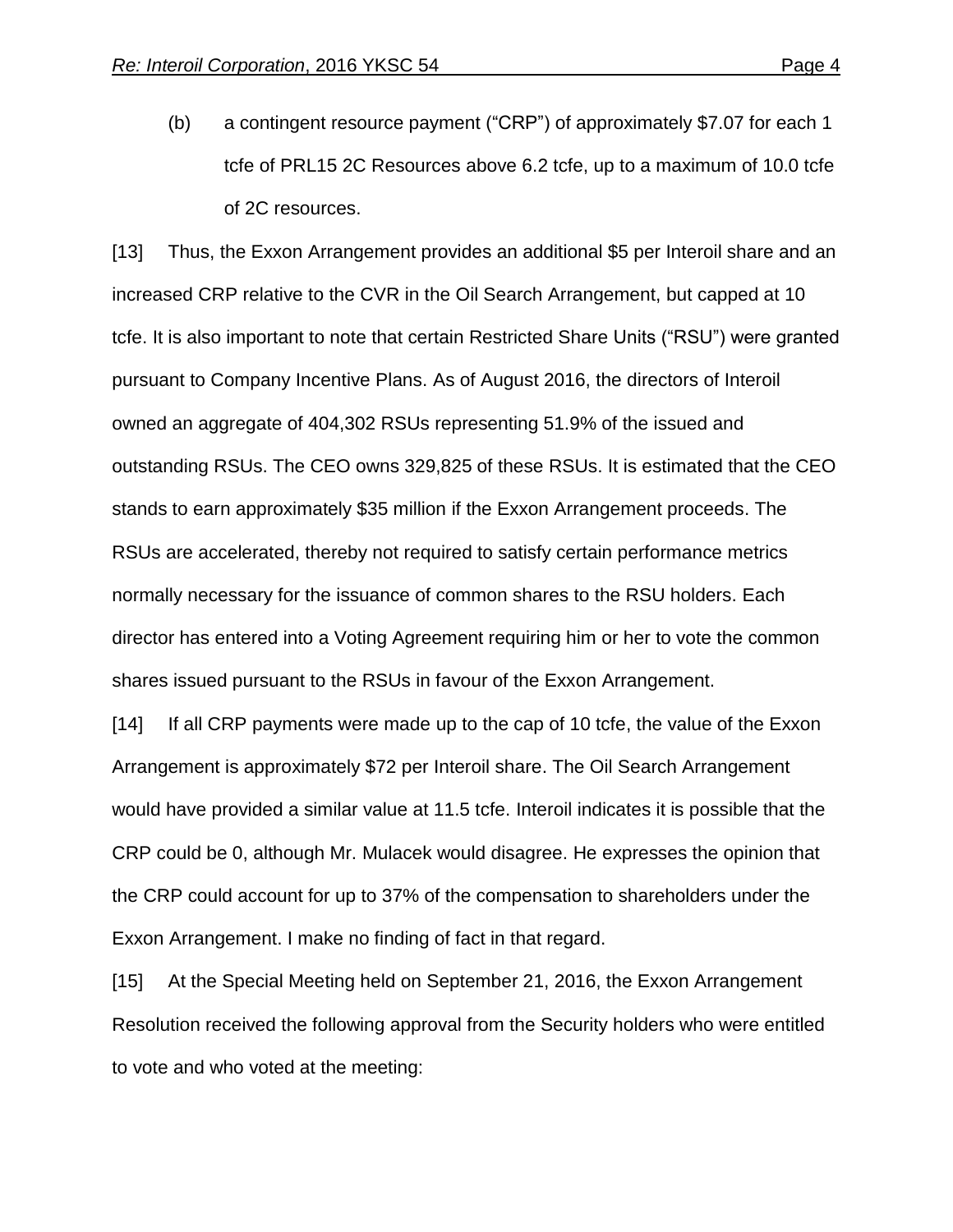- (a) of the 36,108,796 votes cast on the Arrangement Resolution by Shareholders present in person or represented by proxy at the Meeting (representing approximately 72.27% of the outstanding common shares of InterOil entitled to vote at the Meeting), 80.57% were cast in favour of the Arrangement Resolution;
- (b) of the 36,880,325 votes cast on the Arrangement Resolution by Securityholders (voting as a single class) present in person or represented by proxy at the Meeting (representing approximately 72.59% of the outstanding common shares, options and restricted share units on InterOil entitled to vote at the Meeting), 80.98% were cast in favour of the Arrangement Resolution; and
- (c) of the 35,763,671 votes cast on the Arrangement Resolution by Shareholders present in person or represented by proxy at the Meeting, excluding the votes cast by such Shareholders that are required to be excluded pursuant to MI 61-101 (representing approximately 71.58% of such votes entitled to be cast at the Meeting), 80.38% were cast in favour of the Arrangement Resolution.

[16] Votes (a) and (b) clearly exceed the 2/3 threshold required by s. 195 of the

*YCBA.* Vote (c) only requires a simple majority. No issue has been raised with these

votes.

[17] Mr. Mulacek was chairman and a director of Interoil from 1997 to April 2013. He

holds a 5.5% interest in Interoil. Mr. Mulacek has given notice to exercise Dissent

Rights. Security holders purporting to exercise Dissent Rights hold approximately 10%

of the outstanding Common Shares.

### **Management Information Circular**

[18] The Management Information Circular (the "Circular") consists of approximately

241 pages of information. It sets out a Summary of the Exxon and Oil Search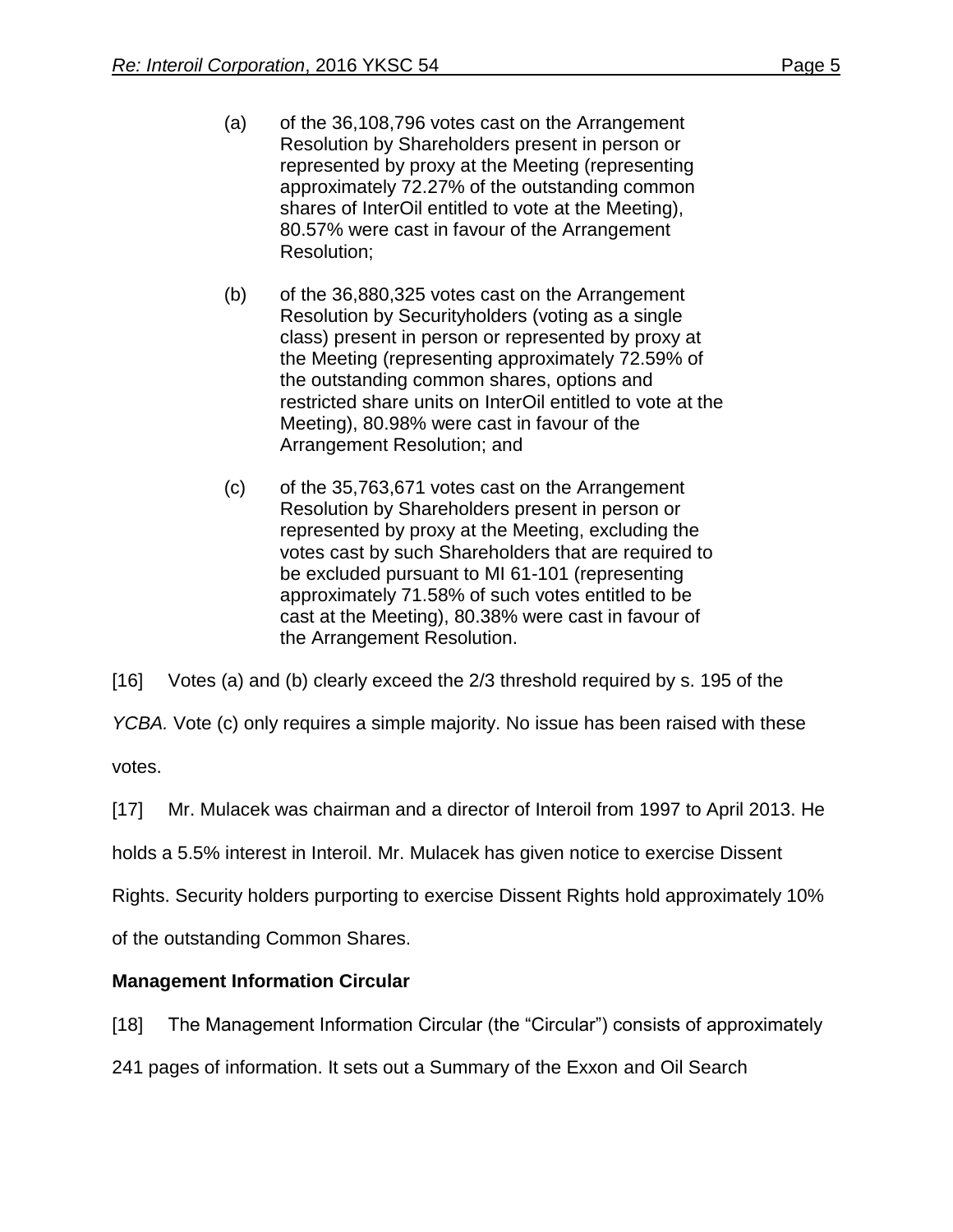Arrangements and the reasons for the Board's determination that the Exxon Arrangement was a Superior Proposal, as defined in the Oil Search Arrangement. After determining that Oil Search did not intend to propose any revisions to its Arrangement, the Board met with Morgan Stanley who created the Fairness Opinion for the Exxon Arrangement. After considering a number of Reasons for Recommendation, the Board resolved to recommend that Shareholders vote in favour of the Exxon Arrangement. [19] The Board considered, among other factors, the following which supported the

#### Exxon Arrangement:

- 1. The Exxon Arrangement valued the equity of Interoil at \$45 per share which represents a premium of 42.2% on the closing share price of Interoil on May 19. 2016, without considering the potential value of the CRP.
- 2. It provided Shareholders the ability to participate in the potential upside of the resource volume of the PRL15 Fields. If the CRP is paid, the aggregate consideration for a common share is approximately \$72.
- 3. The Exxon shares provide immediate liquidity to those shareholders who wish to sell them.
- 4. The Exxon Arrangement provides certainty of value at \$45 per common share.
- 5. Exxon agreed to pay the Oil Search termination fee of \$60 million.
- 6. Under the heading "Review of Strategic Alternatives" the Board said that it "considered and actively pursued a wide range of potential strategic alternatives available to Interoil, including the potential shareholder value as assessed by Interoil and its financial advisors that could be expected to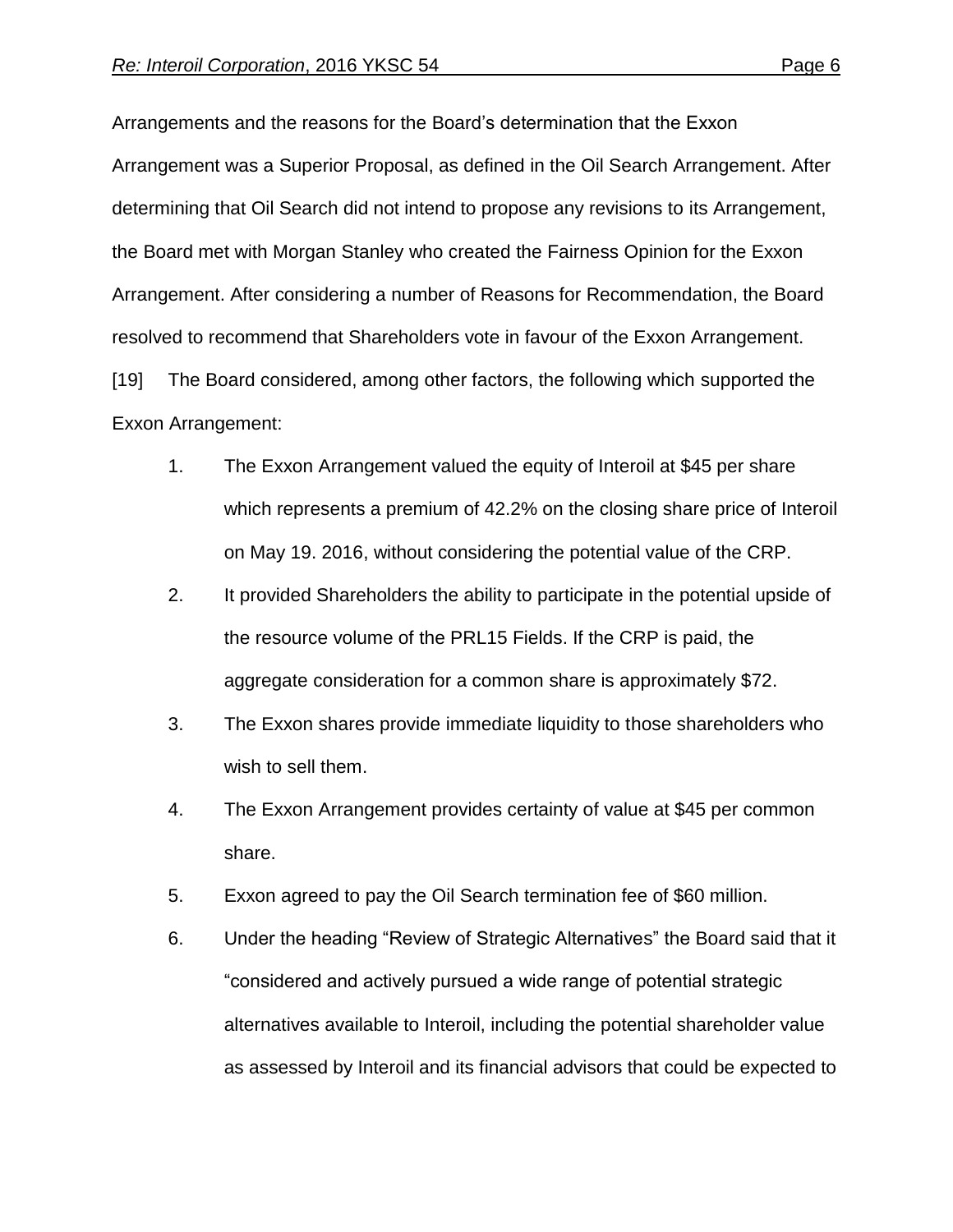be generated by remaining an independent company, as well as potential benefits, risks and uncertainties associated with such alternatives". No details were given.

- 7. Under the heading "Probe of Strategic Alternatives" the Board directed management to contact third parties to gauge their interest in a variety of different transactions involving Interoil and its assets. No details were given.
- 8. The Board also cited the benefits of participation in Exxon shares and their future growth.
- 9. The Board also found support in the Interior Resource Certification ("IRC") for the CRP to ensure that the PLR15 2C Resource Antelope well 7 would be drilled and tested before the IRC. However, this recommendation was tempered by the risk that the CRP payout, if any, will not be known for some time.
- 10. The Board relied on the Fairness Opinion and stated that "it did not constitute a recommendation as to how any Shareholder should vote" but nevertheless stated "Shareholders are urged to read the Fairness Opinion carefully and in its entirety".
- 11. The Rights of Dissent were carefully set out.
- 12. The interests of certain directors and officers were set out in their entirety and specifically the value of the CEO's RSUs at \$32,252,855 and his termination payment of \$2,646,000.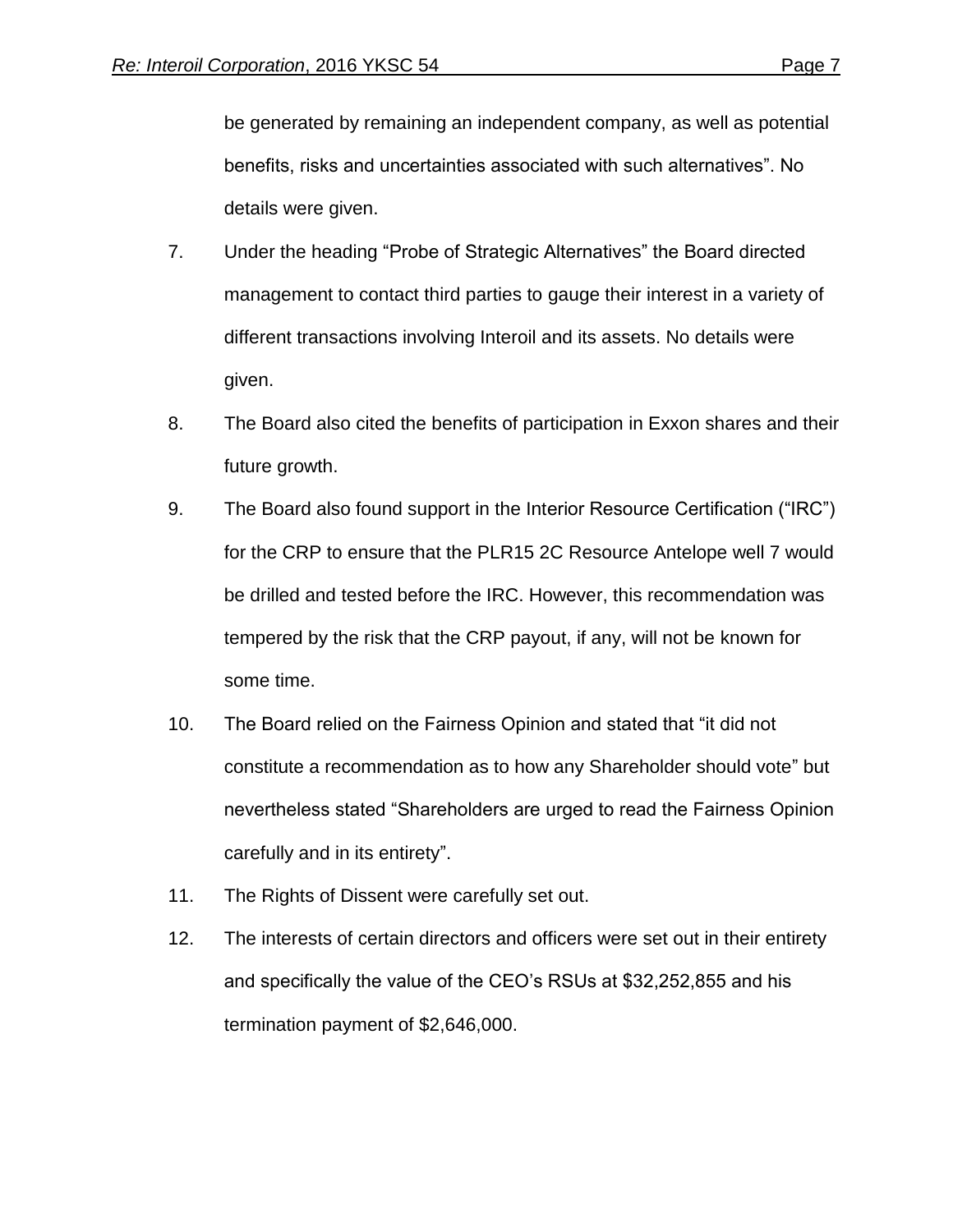13. The Circular also set out a variety of risks that could influence the market value of shares and the risk that the \$67 million termination fee would discourage other bids.

### **The Fairness Opinion**

[20] The Information Circular, setting out the details of the Exxon Arrangement and

the reasons for the Board of Interoil recommending it, contained a letter dated July 21,

2016, from Morgan Stanley & Co. LLC ("Morgan Stanley") to the Board giving its opinion

that the Exxon Arrangement was fair from a financial viewpoint (the "Fairness Opinion").

I attach a copy to these Reasons.

[21] The Fairness Opinion sets out the Exxon Arrangement financial terms and states

that the following matters were addressed:

- 1) Reviewed certain publicly available financial statements and other business and financial information of the Company and the Buyer, respectively;
- 2) Reviewed certain internal financial statements and other financial and operating data concerning the Company;
- 3) Reviewed certain financial projections regarding the Company prepared by the management of the Company;
- 4) Discussed the past and current operations and financial condition and the prospects of the Company with senior executives of the Company;
- 5) Reviewed the reported prices and trading activity of the Company Common Shares and the Buyer Common Stock;
- 6) Compared the financial performance of the Company and the Buyer and the prices and trading activity of the Company Common Shares and the Buyer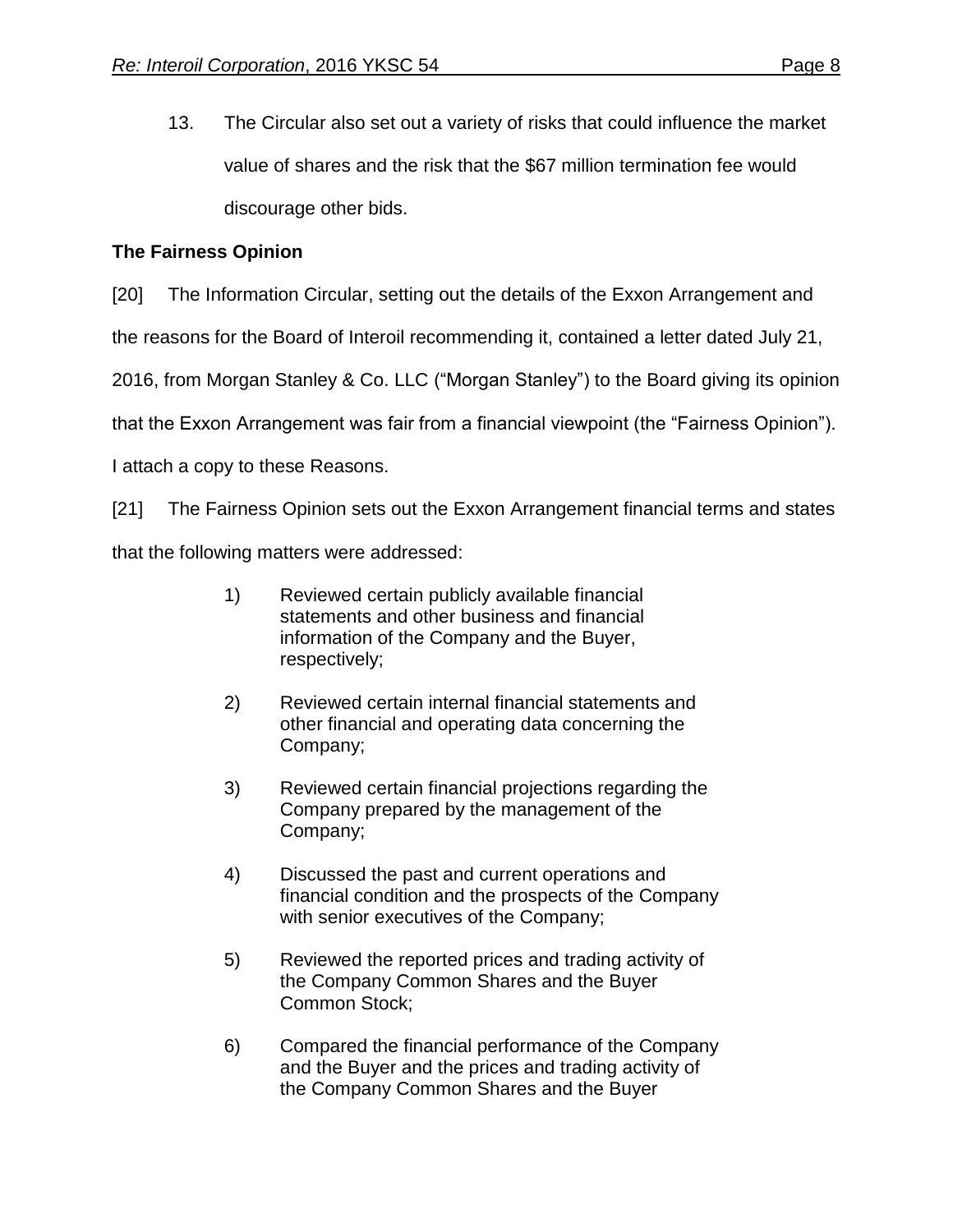Common Stock with that of certain other publiclytraded companies comparable with the Company and the Buyer, respectively, and their securities;

- 7) Reviewed the financial terms, to the extent publicly available, of certain comparable acquisition transactions;
- 8) Reviewed the Arrangement Agreement, the Plan of Arrangement, the CRP Agreement and certain related documents; and
- 9) Performed such other analyses, reviewed such other information and considered such other factors as we have deemed appropriate.

[22] No further details were set out under the nine categories, with the exception of

the terms of the Exxon Arrangement.

[23] The Fairness Opinion contains the following statements:

We have assumed and relied upon, and we have not attempted to verify independently, the accuracy, completeness and fair presentation of the information that was publicly available or supplied or otherwise made available to us by the Company and formed a substantial basis for this opinion.

…

Although we have included the CRP (as described in the CRP Agreement) in certain of our analyses, we express no opinion as to the likelihood of whether the certification of any particular resource size (as referenced in the CRP Agreement and upon which the contingent consideration that is to be received pursuant to the CRP is conditioned) will be achieved. While we have considered the potential value of the CRP under different possible resource certification outcomes, with the permission of the Board of Directors, we have not attributed a specific value to the CRP for purposes of arriving at the conclusion expressed in this letter.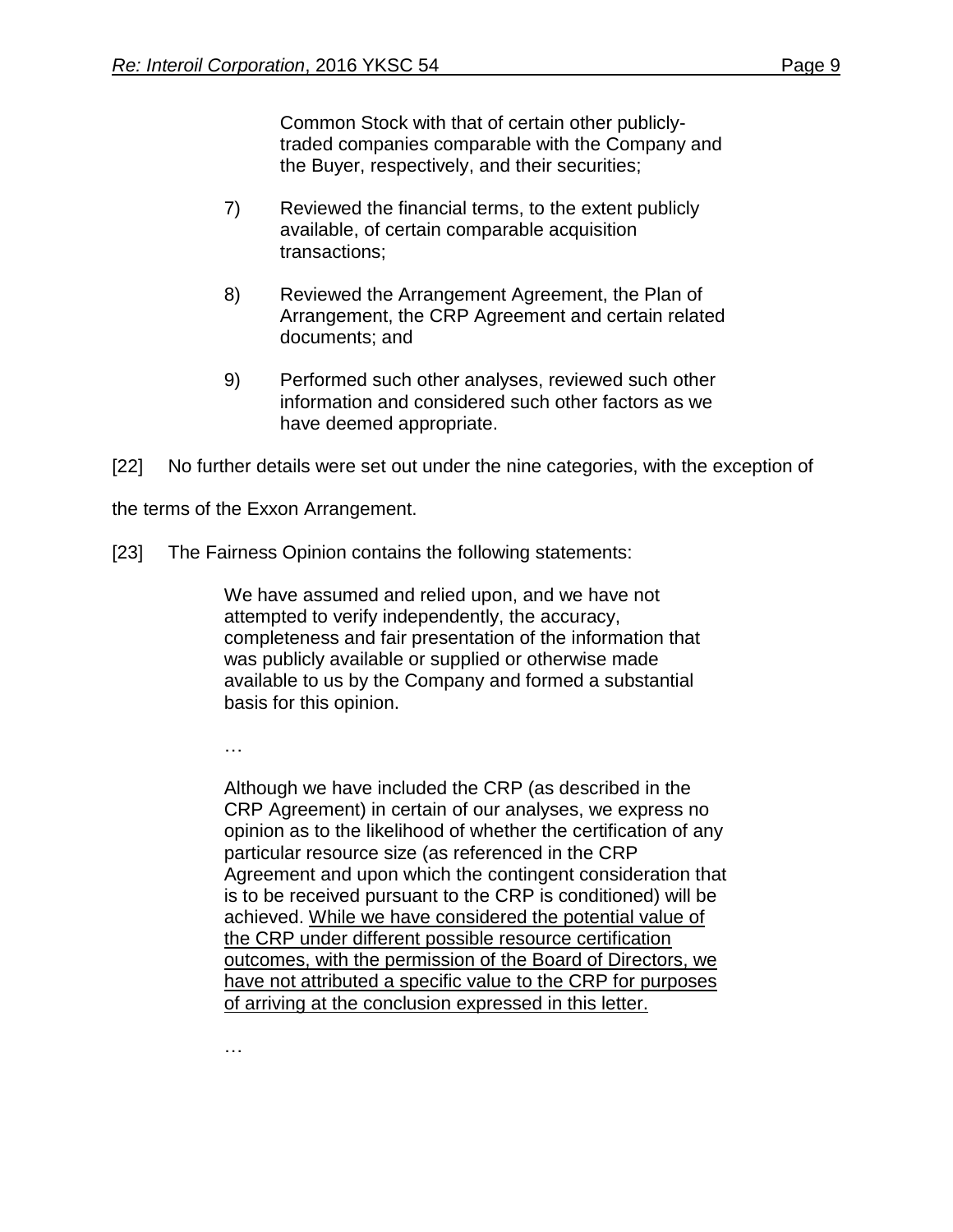We express no opinion with respect to the fairness of the amount or nature of the compensation to be received by any of the Company's officers, directors or employees, or any class of such persons, relative to the Consideration to be received by the holders of the Company Common Shares pursuant to the Arrangement. We have not made any independent valuation or appraisal of the assets or liabilities of the Company or the Buyer, nor have we been furnished with any such valuations or appraisals. Our opinion is necessarily based on financial, economic, market and other conditions as in effect on, and the information made available to us as of, the date hereof.

…

Our opinion does not address the relative merits of the Arrangement as compared to any other alternative business transaction, or other alternatives, or whether or not such alternatives could be achieved or are available. We have acted as financial advisor to the Board of Directors in connection with this transaction and will receive a fee for our services, a substantial portion of which is contingent upon the closing of the Arrangement. In the two years prior to the date hereof, we have provided financing services for the Buyer [Exxon Mobil] and have received fees in connection with such services.

…

Based on and subject to the foregoing, we are of the opinion on the date hereof that the consideration to be received by the holders of the Company Common Shares pursuant to the Arrangement is fair from a financial point of view to the holders of the Company Common Shares. (my emphasis)

[24] In addition to Morgan Stanley, the Board consulted other financial experts who did not provide opinions on fairness.

[25] Mr. Mulacek takes issue with the Fairness Opinion. Counsel relies upon the

uncontradicted opinion evidence of Peter Dey, Chairman of Paradigm Capital Inc.

("Paradigm Capital"), an independent investment dealer, since 2005. No objection was

raised to his expertise in corporate governance issues and I find that he is an expert in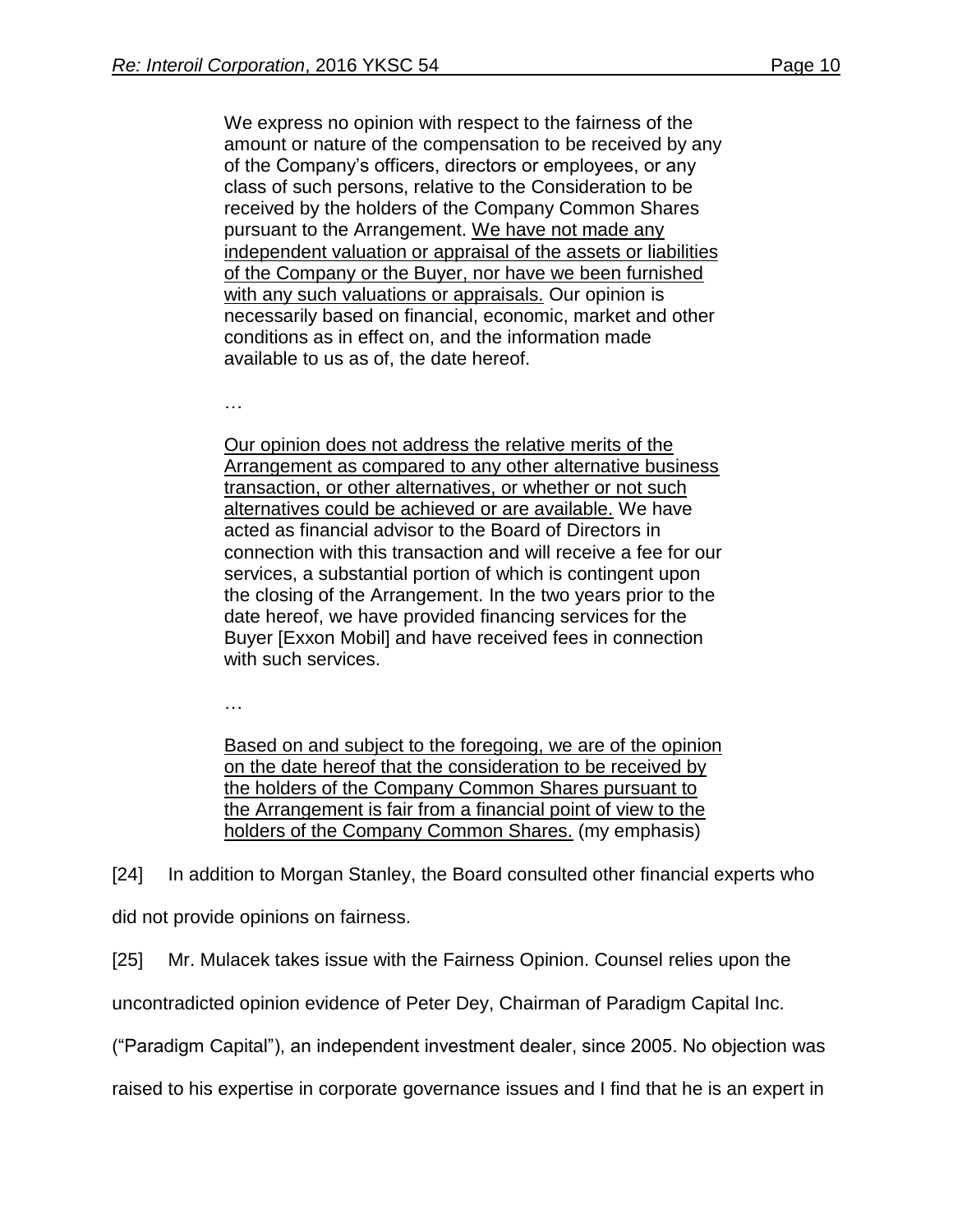corporate governance issues. He is a lawyer who practiced in corporate board issues,

mergers and acquisitions from 1973 – 1983, 1985 – 1994 and 2001 – 2005. From 1993

– 1995 he was Chair of the Ontario Securities Commission and authored the Dey

Report on Corporate Governance.

[26] In his letter dated September 22, 2016, he stated the following which I have

summarized:

- 1. The Board was required to factor into its process the challenges of valuing the future production of a significant portion of the company's assets which was ostensibly reflected in the CRP.
- 2. A board engaged in a proper and robust review and consideration of a proposed transformative transaction should have obtained independent advice on the value of the CRP, the Elk-Antelope asset, and the 10Tcfe cap's impact on the CRP.
- 3. In circumstances where a financial expert's compensation depends in part on the success or failure of a transaction, shareholders must be in a position to evaluate whether the advice is influenced by these terms of payment. In the circumstances of this Transaction, the Board should have disclosed the details of the compensation payable to Morgan Stanley. It should also have engaged a second financial advisor whose compensation would not be dependent upon the success or failure of the Transaction.
- 4. There is another reason for the Board to have engaged a second financial advisor on a flat fee basis, a basis on which the advisor's compensation did not depend upon the success or failure of the Transaction. If the Transaction proceeded, the CEO stood to realize significant compensation through the change of control provision in his employment contract and conditions attached to the RSUs. The CEO therefore had a strong financial incentive for the Transaction to proceed. In these circumstances, the Board should have ensured that the Transaction negotiated by management did indeed reflect the fair value of the Company and should have sought independent advice as to the financial fairness of the Transaction.

[27] Mr. Dey concluded that "the process undertaken by this board in considering and

recommending the Transaction in these circumstances was deficient, and failed to meet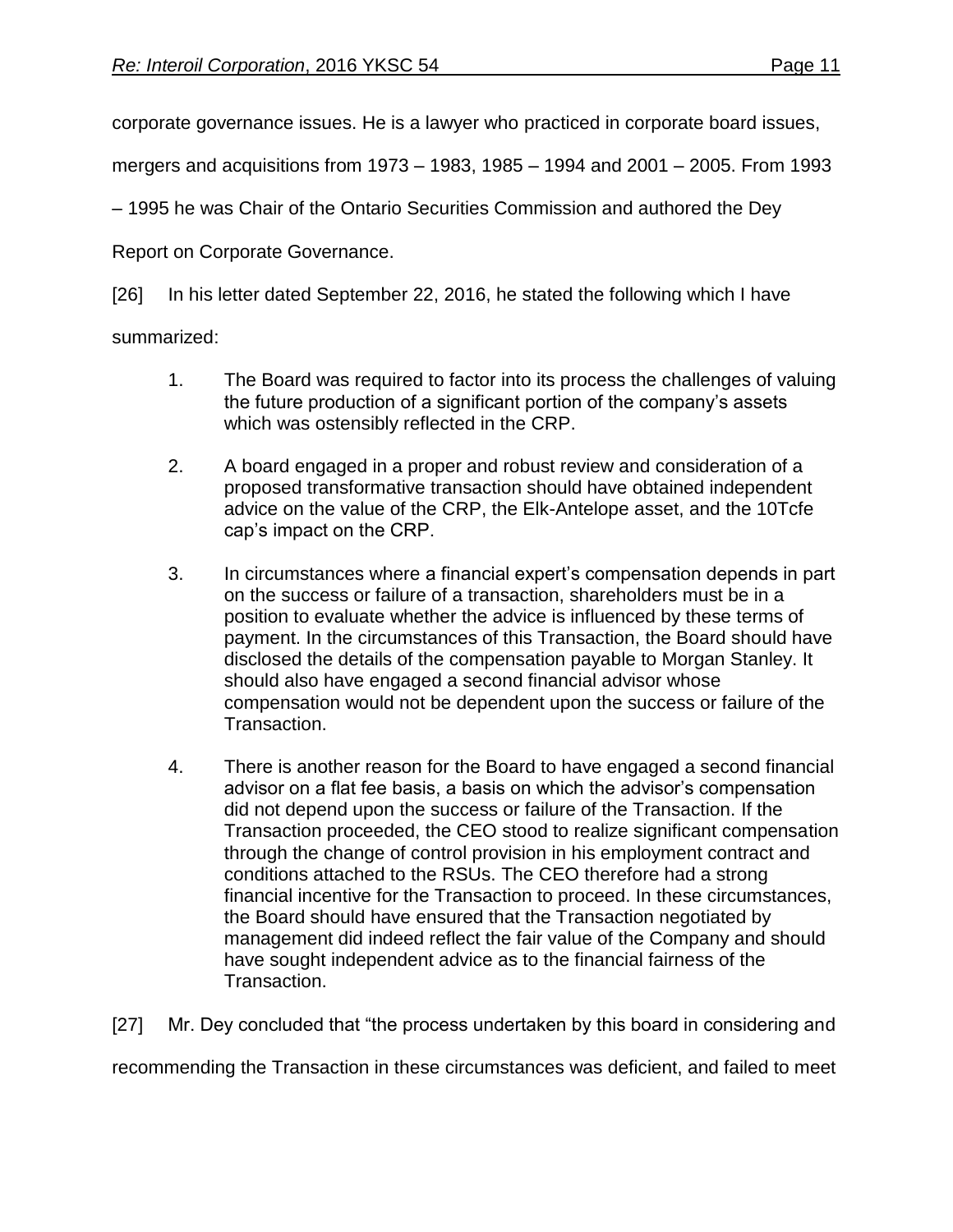current governance best practice and to ensure adequate safeguards of shareholder interests."

[28] Counsel for Mr. Mulacek provided the Court with three Fairness Opinions in unrelated matters for comparative purposes. They all set out the terms of engagement. The Scope of review sets out the specific documents and dates, in separate categories of information relevant to the transaction. They generally contained the headings of prior valuation, assumptions and limitations, overview of the seller with detailed financial and operational history, overview of the purchaser with detailed financial and operational history, a Fairness Analysis which included Approach to Fairness, Value of Consideration, Net Asset Value Approach, Selected Precedent Transaction Multiple Analysis, Comparable Public Company Analysis, Recent Trading Levels of Shares, Review of Alternatives and Fairness Conclusion. In summary, they contained significantly more information and analysis of the transaction than the Fairness Opinion provided in this matter.

[29] In addition to the opinion of Peter Dey, Mr. Mulacek filed an affidavit from John Booth, from the Investment Banking department at Paradigm Capital, containing an opinion as to whether the consideration to be received by the shareholders of Interoil from the Exxon Arrangement is adequate from a financial point of view. Again, no objection was taken to his expertise and the firm's, based on a 44-year history of providing reserve and resource estimates for the oil and gas industry. I find that John Booth is an expert in the valuation of reserves and resource estimates for the oil and gas industry.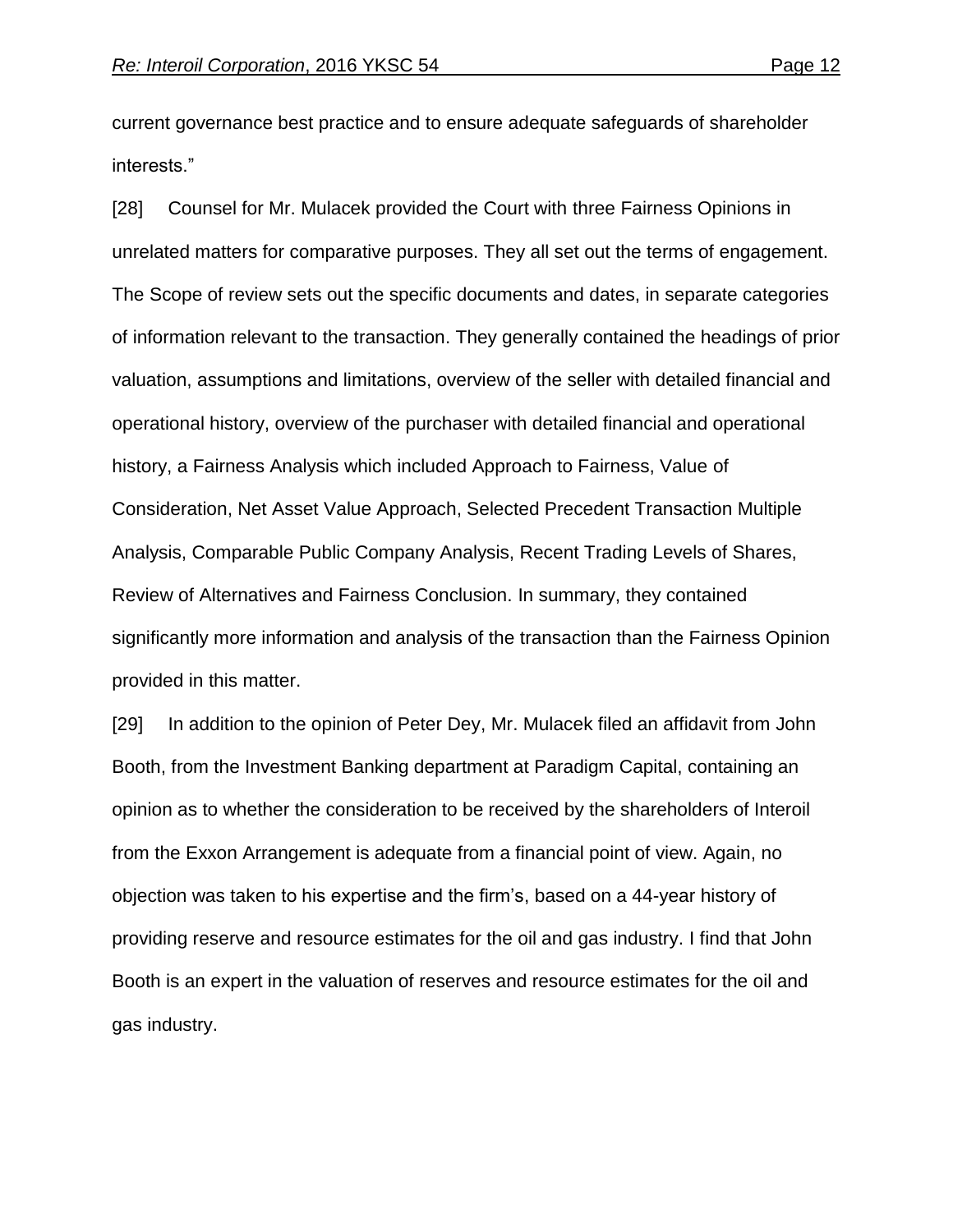[30] In an 8-page report, Paradigm Capital provided information under the headings

of Engagement and Background indicating no contingent fee, Credentials and

Independence of Paradigm Capital, Scope of the Review listing details of documents

reviewed, Assumptions and Limitations, Interoil Overview Approach to Evaluation,

Resource Estimate Evaluation, GLJ Credentials (the principal reserve consultant to

Interoil), Precedent Transactions, Research Analyst Target Prices and a Comparable

Companies Analysis. The Paradigm Capital report concludes with the following:

### **Opinion Considerations**

In preparing our Opinion as to the adequacy, from a financial point of view, of the Consideration offered pursuant to the Transaction to the InterOil shareholders, Paradigm Capital has considered, among other things, the following factors:

- a) the appropriate estimate for the resource size, which, as per our assumptions outlined above, should be a minimum of 10 Tcfe; we note that:
	- i) the structure of the Transaction, specifically the cap on the CRP at 10 Tcfe, significantly constrains potential InterOil shareholder value; and
	- ii) the Consideration is below the floor implied by the lower range of the selected precedent transactions based on GLJ's resource estimate as at December 31, 2015;
- b) the completion of the Antelope 7 well, which can reasonably be expected to result in an increase to the Elk-Antelope 2C resource at the certification date; we note that:
	- i) research analysts generally postulate that the completion of the Antelope 7 well could increase the Elk-Antelope 2C resource by an incremental 1.5 Tcfe (independent of any specific evaluator),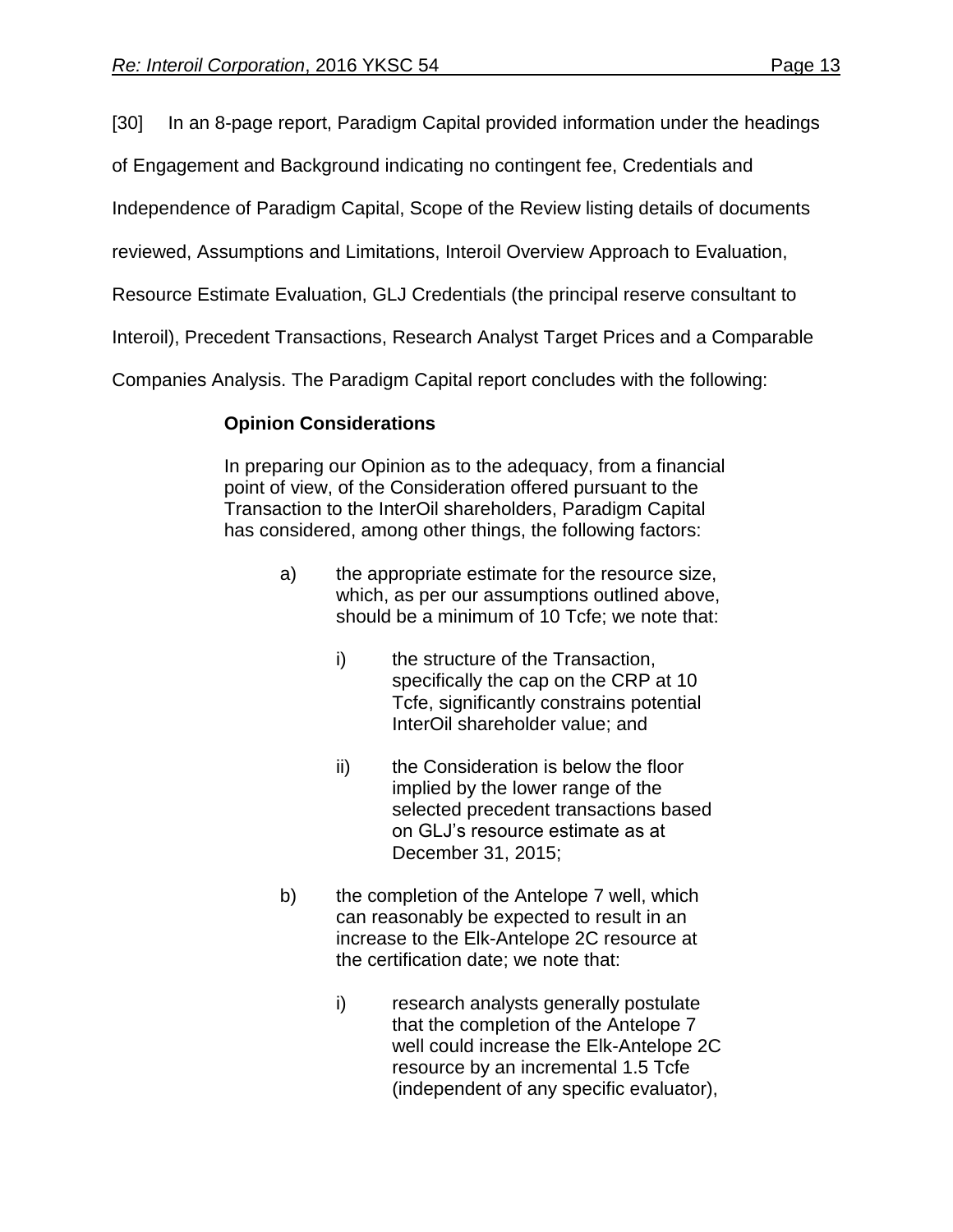which derives a Elk-Antelope 2C certification range of 10 Tcfe to 11.5 Tcfe.

#### **Conclusion**

Based upon and subject to the foregoing and such other factors as Paradigm Capital considered relevant, it is our opinion that, as of the date hereof, that the Consideration pursuant to the Transaction is inadequate, from a financial point of view, to the shareholders of InterOil.

[31] Counsel for Interoil did not respond to either Mr. Dey and Mr. Booth's opinions

with contrary opinions.

#### **THE LAW**

[32] The Supreme Court of Canada in *BCE Inc.* requires the approval process

applicable to change of control transactions to focus on whether the arrangement,

viewed objectively, is fair and reasonable. In reference to the *CBCA*, the Court stated at

para. 128:

The purpose of s. 192, as we have seen, is to permit major changes in corporate structure to be made, while ensuring that individuals and groups whose rights may be affected are treated fairly. In conducting the s. 192 inquiry, the judge must keep in mind the spirit of s. 192, which is to achieve a fair balance between conflicting interests. …

- [33] The Supreme Court goes on, at paras. 137 138, to establish:
	- a) the corporation bears the onus of satisfying the court that (1) the statutory procedures have been met; (2) the application has been put forward in good faith; and (3) the arrangement is fair and reasonable.
	- b) in reviewing the director's decision on the proposed arrangement, the court must be satisfied that (a) the arrangement has a valid business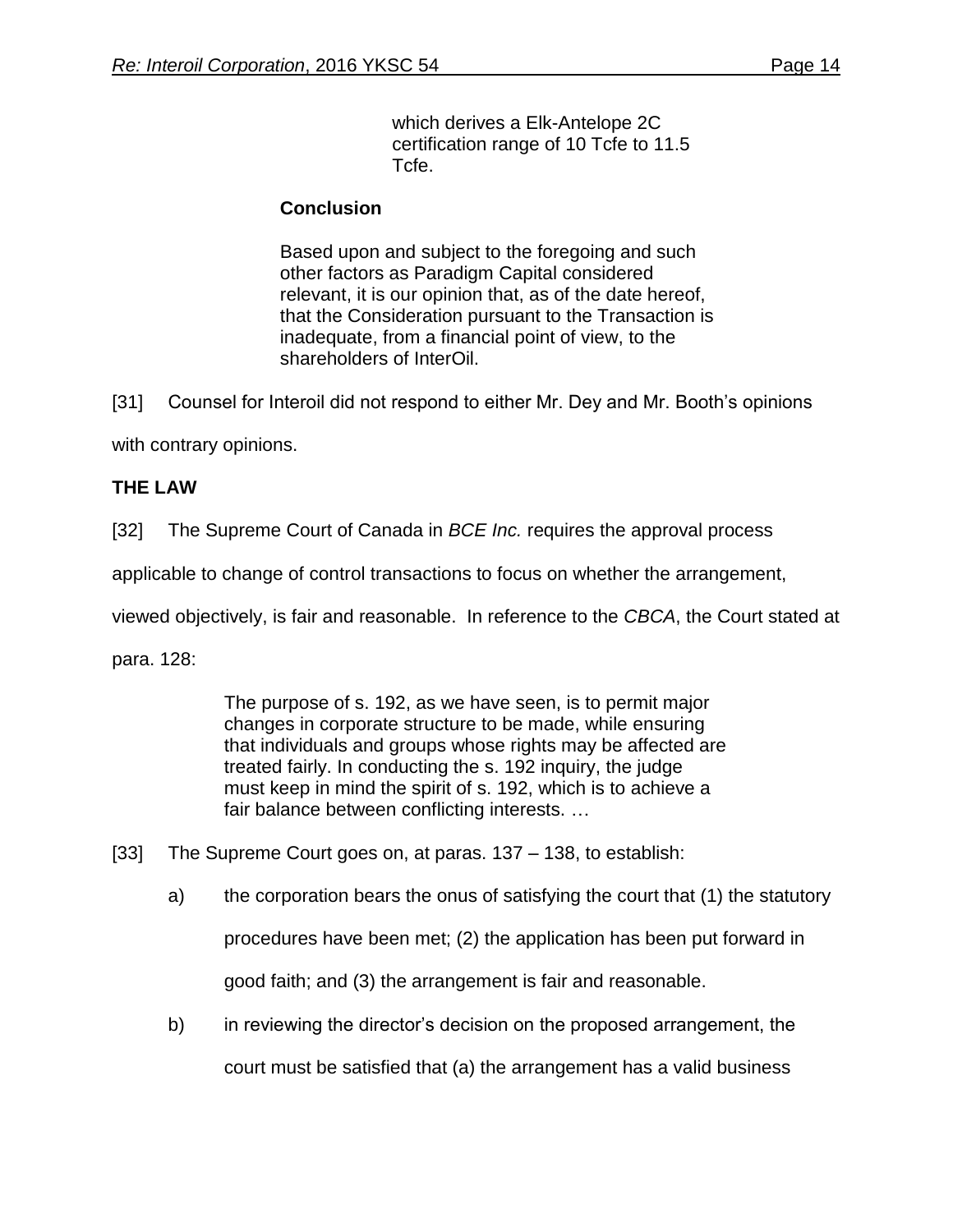purpose; and (b) the objections of those whose legal rights are being arranged are being resolved in a fair and balanced way.

[34] The Supreme Court states at para. 136 that the court must focus on the terms and impact of the arrangement itself, rather than on the process by which it was reached.

[35] The Court is also clear that there is no such thing as a perfect arrangement and what is required in a reasonable decision is light of the specific circumstances of each case. At the same time, the court should not surrender its duty to "scrutinize the arrangement".

[36] The BCE Inc. case dealt with an application by debenture holders who opposed an arrangement of approximately 52 billion as not being fair and reasonable, as upon the completion of the arrangement, their short-term trading value would decline by an average of 20% and could lose investment grade status. Thus, the BCE Inc. case is factually quite different from the case at bar. However, the Court said the following:

> [152] Other indicia of fairness are the proportionality of the compromise between various security holders, the security holders' position before and after the arrangement and the impact on various security holders' rights: see Canadian Pacific; Trizec. The court may also consider the repute of the directors and advisors who endorse the arrangement and the arrangement's terms. Thus, courts have considered whether the plan has been approved by a special committee of independent directors; the presence of a fairness opinion from a reputable expert; and the access of shareholders to dissent and appraisal remedies: see *Stelco Inc. (Re)* (2006), 18 C.B.R. (5th) 173 (Ont. S.C.J.); *Cinar; St. Lawrence & Hudson Railway; Trizec; Pacifica Papers; Canadian Pacific*.

[37] In *Magna International Inc. (Re)*, 2010 ONSC 4123, Magna obtained court

approval of an arrangement to buy back the super-voting shares (which placed control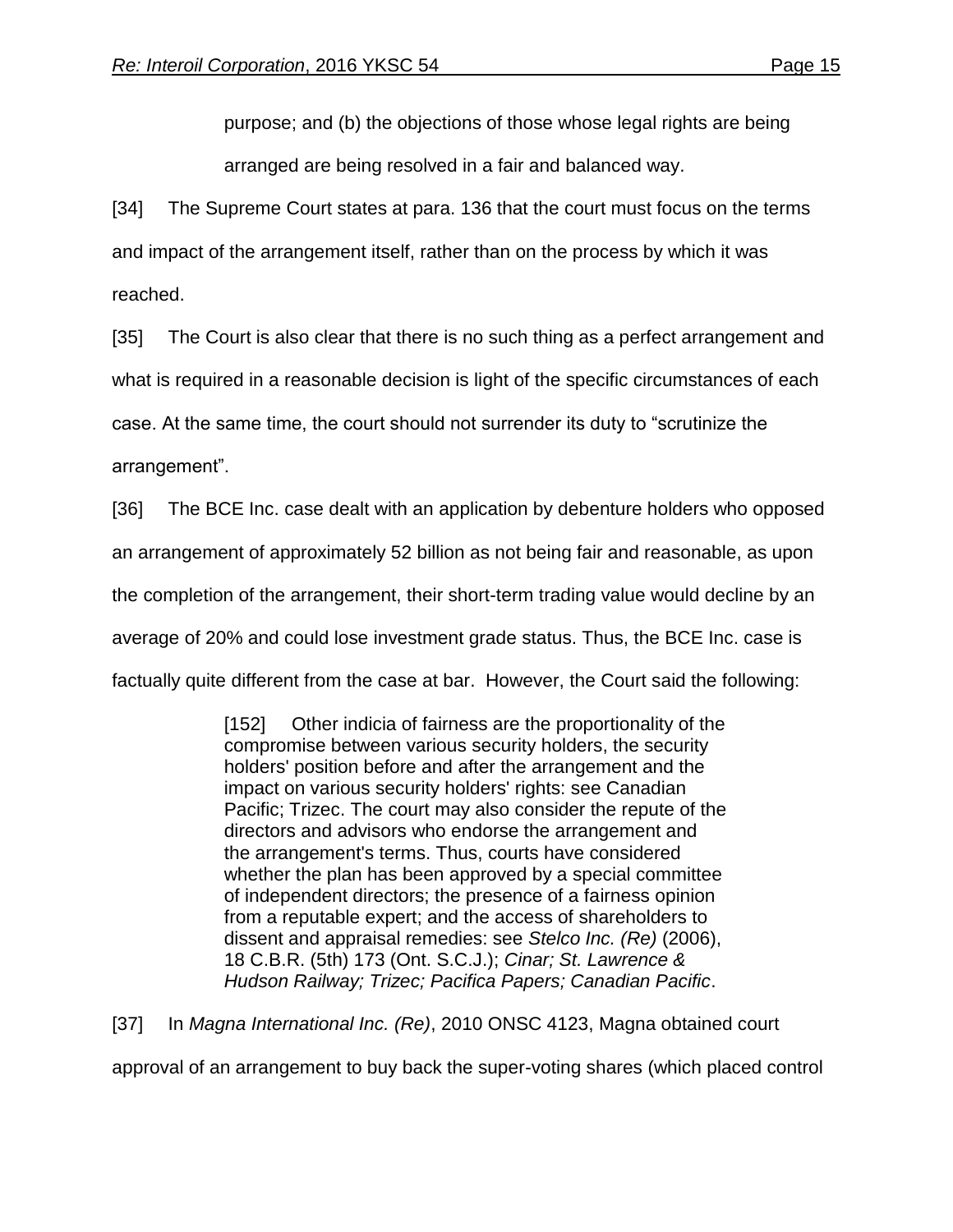in the hands of one shareholder, Frank Stronach, who owned 0.6 per cent of the equity)

at an 1,800 % premium to non-voting shares. To put it in perspective, the total market

value of the consideration was \$863 million at the date of the announcement. At the

Special Meeting, 75.28 % of the Minority Class A shareholders voted in favour, 92.79%

of the Class A and Class B shares voted together in favour and all Class B shares voted

in favour. There was no Fairness Opinion.

[38] Wilton-Siegel J. approved the arrangement and placed significance on the

shareholder vote in saying at para. 203:

In addition, the position of the Opposing Shareholders disregards entirely the significance of the shareholder vote from the perspective of the implicit contract among shareholders of a public corporation. It is an important principle of corporate democracy that a shareholder is bound by an informed vote of all shareholders. It is relevant that, in acquiring shares in a public corporation, a shareholder must expect that the majority vote will prevail, except in circumstances of oppressive behavior by shareholder groups. Moreover, ratification of actions of directors by a vote of the affected shareholders is a recognized means of addressing controversial transactions.

## **The Position of Interoil**

[39] Counsel for Interoil does not concede that the Fairness Opinion is deficient but emphasizes that other factors may be considered in balancing whether the Exxon Arrangement is a fair and balanced arrangement in light of its specific circumstances. Counsel submits that Interoil was in continuous review of funding for ongoing business development plans and began to explore an asset sale. Once the Oil Search Arrangement was in play and Exxon entered the fray, the Board was not faced with whether a sale transaction should occur, but rather which transaction maximized value for shareholders. Counsel submits that Mr. Mulacek will have an opportunity to establish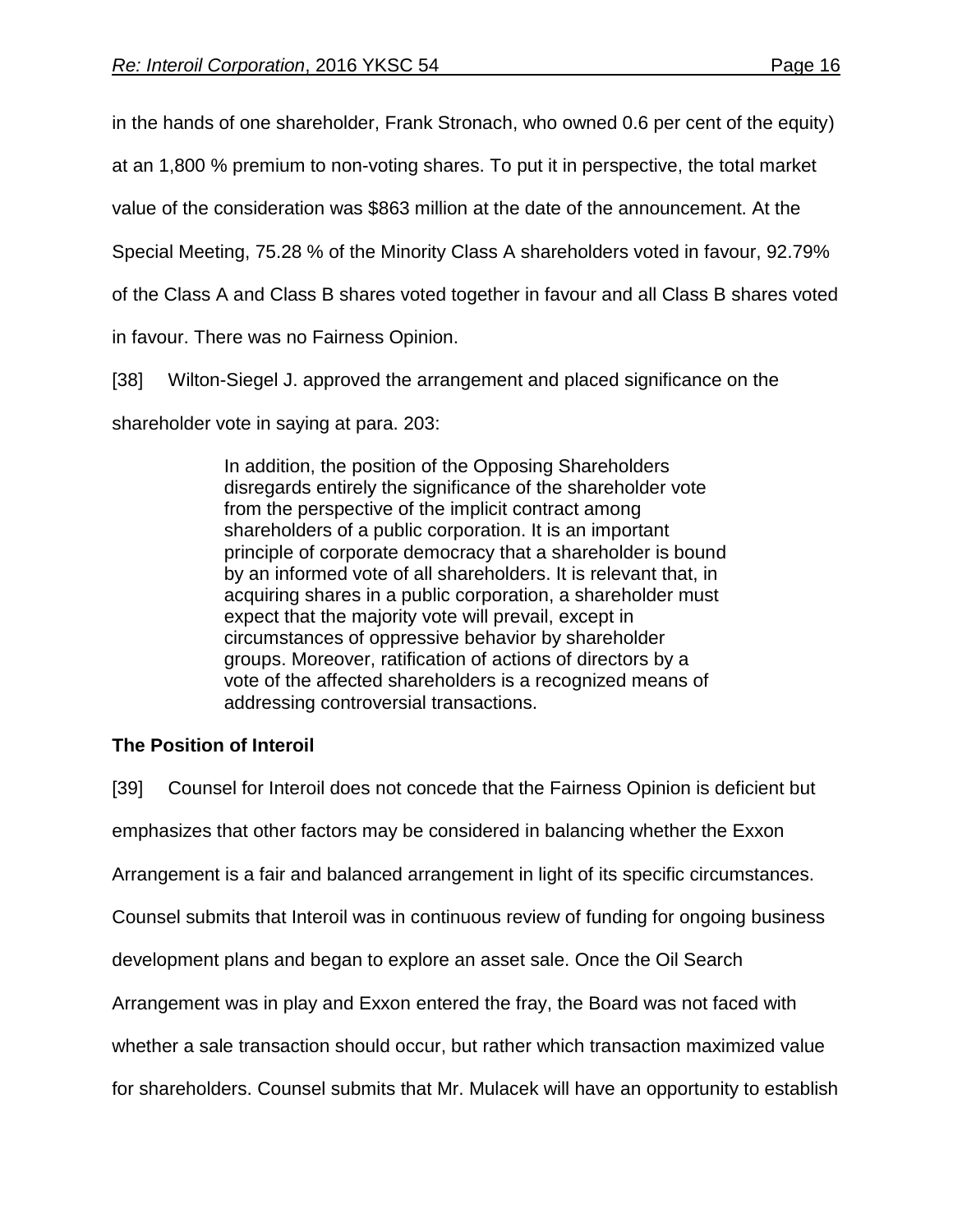fair value for his shares through his dissent rights. In addition, counsel submits that Mr. Mulacek had many opportunities to convince other shareholders to vote against the Arrangement Resolution and could have issued a dissident proxy circular.

[40] Counsel for Interoil states that the Exxon Arrangement was the result of a bidding war and thus is the highest and best price available for shareholders. Counsel submits that the fact that Oil Search decided not to match the Exxon offer is a strong indicator of fairness. Counsel also submits that since no further bids were made after the announcement of the Oil Search Arrangement on May 20, 2016, it can be concluded that the Exxon Arrangement is the highest and best price available for shareholders.

[41] Counsel noted specifically that the Interoil Board considered the risk and uncertainty of the CRP payout which may be \$0 if the PRL15 2C Resources is less than or equal to the 6.2 tcfe. The Board also considered that the CRP payout is capped at 10 tcfe and that the Board will have no direct control of the Interim Resources Certification Process. Counsel submit that Morgan Stanley attributed no specific value to the CRP but concluded that the \$45 per share value alone resulted in a fair value.

[42] Counsel for Interoil submitted that the Board had six independent directors in addition to the CEO and Executive Director and that they conducted a robust and independent review of the Exxon Arrangement. On the basis that the Morgan Stanley Fairness Opinion was only one of the many factors taken into account, counsel submits that the Board concluded that the \$45 per share price represents a 42% premium over the closing share price prior to May 20, 2016, before including a value of the CRP. Counsel submits that the Board's exercise of its business judgment is within the range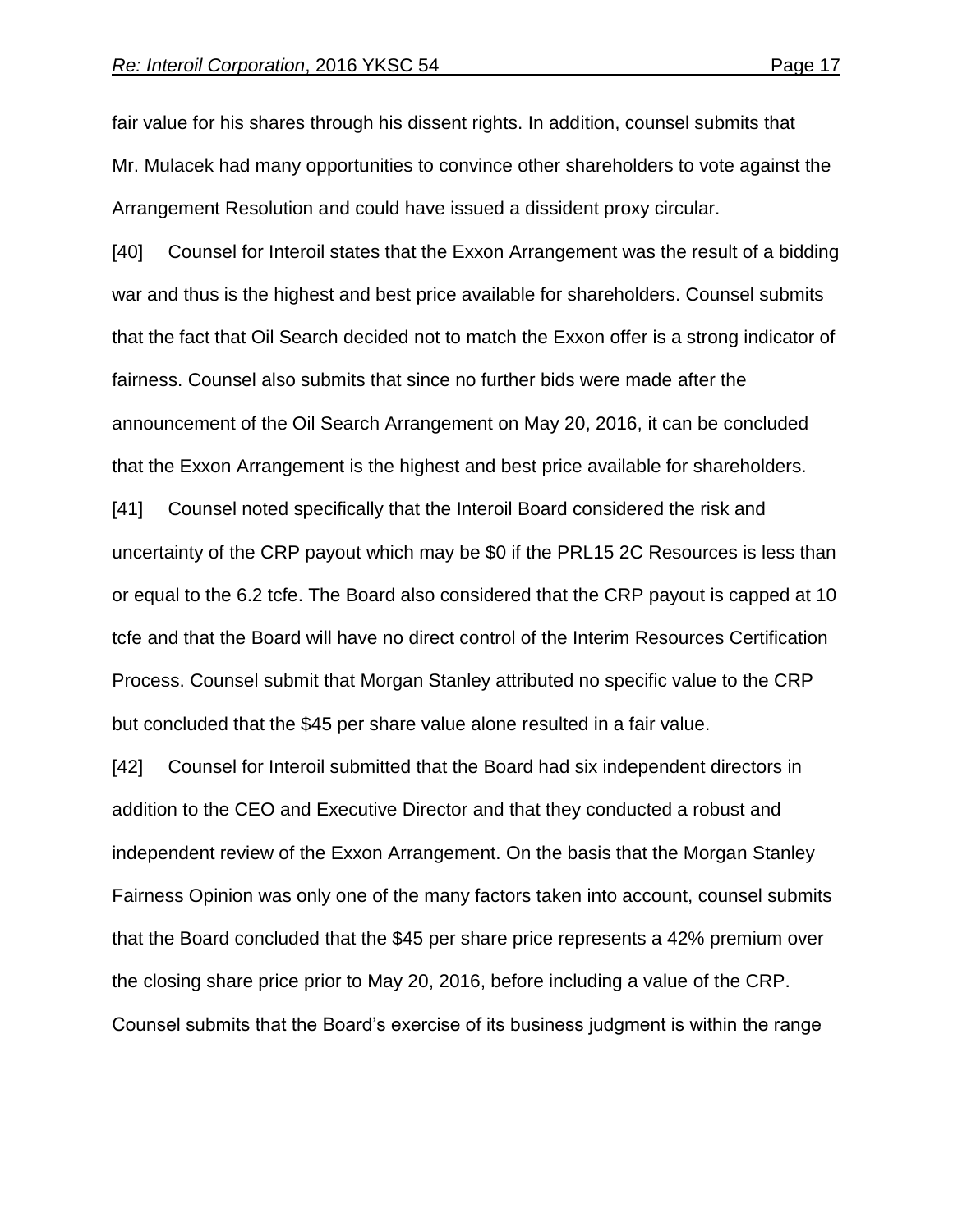of reasonableness and this Court should not substitute its own business judgment for that of the Board.

[43] Counsel submits that the shareholders were adequately informed and an

approval of 80.57% of the shares voted at the meeting should be given considerable

weight as stated in *BCE Inc.* He submits the shareholders chose certainty over

speculation.

### **The Position of Mr. Mulacek**

[44] Counsel for Mr. Mulacek submit that the transaction process has been marked by improper corporate governance and deficient disclosure as follows:

- (a) The board of directors allowed management and internal InterOil Board members who were financially incentivized to approve a sale to run the ExxonMobil Transaction process;
- (b) The InterOil Board permitted Morgan Stanley to provide a fairness opinion that omitted an analysis of a key part of the ExxonMobil Transaction, namely the contingent payment component;
- (c) The InterOil Board failed to provide shareholders with material information concerning Morgan Stanley's fairness opinion compensation, which was of the utmost importance given the presence of a "success fee";
- (d) The InterOil Board failed to obtain a second, independent fairness opinion from a financial advisor who was not incentivized to have the ExxonMobil Transaction proceed; and
- (e) The disclosure in the ExxonMobil Transaction Management Information Circular and the Fairness Opinion does not adequately describe the valuation of InterOil's assets in a manner that would enable shareholders to adequately determine whether the consideration (and the limitations to that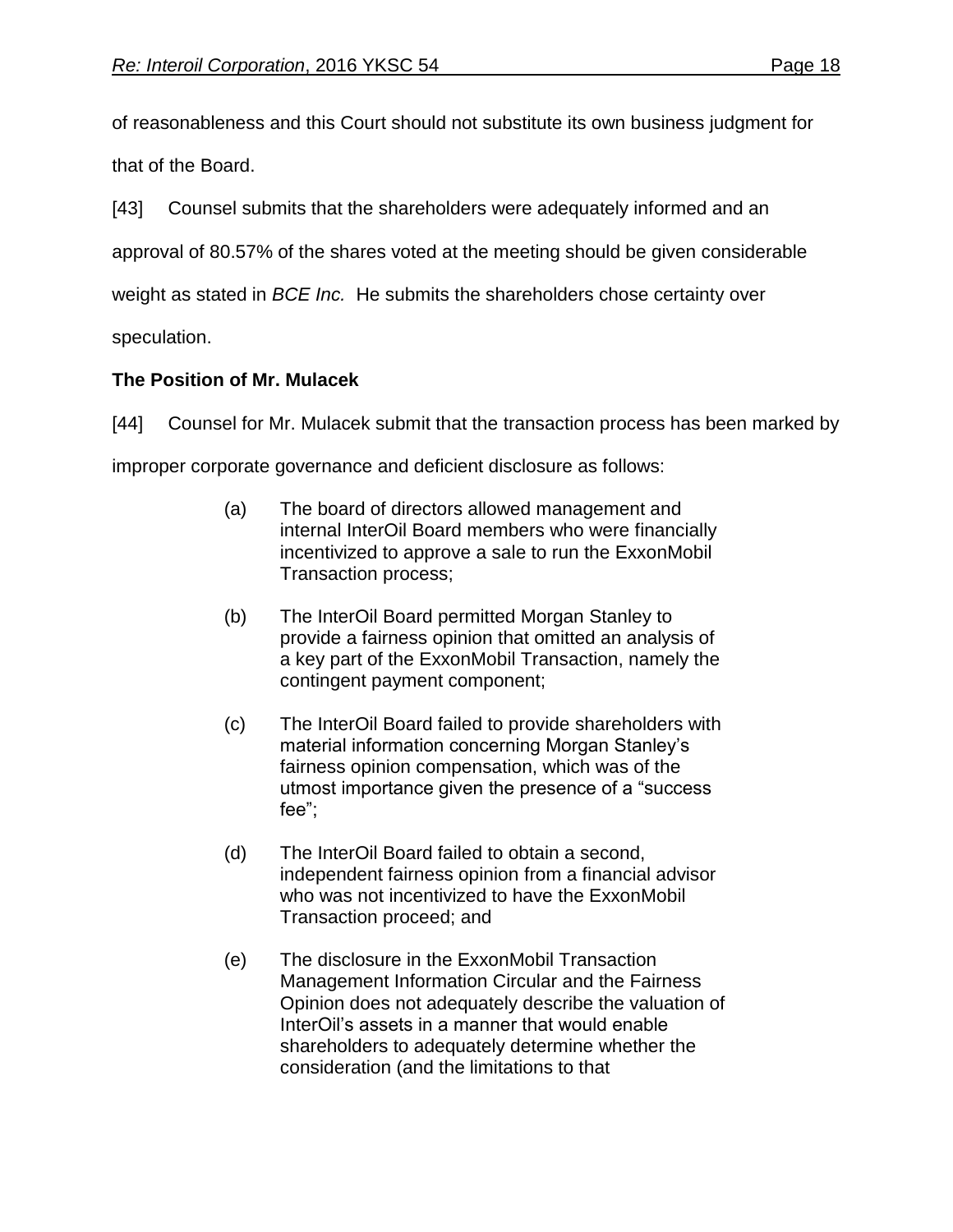consideration) offered by ExxonMobil is fair value for their shares.

[45] As a result, counsel submits that the compensation is inadequate and

undervalued by billions of dollars, specifically in that:

- (a) contingent payments to shareholders are unfairly capped;
- (b) the process to determine the quantum of contingent compensation is inherently unfair to shareholders; and
- (c) certain streams of revenue from InterOil assets are not accounted for.

[46] Counsel for Mr. Mulacek submits that the improper corporate governance and deficient disclosure, which should be closely scrutinized by the Court, establishes that Interoil has failed to meet the onus that the Exxon Arrangement is fair and reasonable.

### **ANALYSIS**

### **Did the Interoil Board Provide Improper Corporate Governance and Deficient**

#### **Disclosure?**

[47] I accept that the proposed arrangement has a valid business purpose and has been put forward in good faith. The issue is whether the Exxon Arrangement is fair and reasonable to the shareholders of Interoil.

[48] I am in agreement with the opinion of Mr. Dey to the extent that the process undertaken by the Interoil Board in considering and recommending the Exxon Arrangement demonstrates deficient corporate governance and inadequate disclosure.

[49] The Fairness Opinion, while only a part of the consideration by the Board of

Directors, nonetheless plays a significant role in the assessment of any arrangement as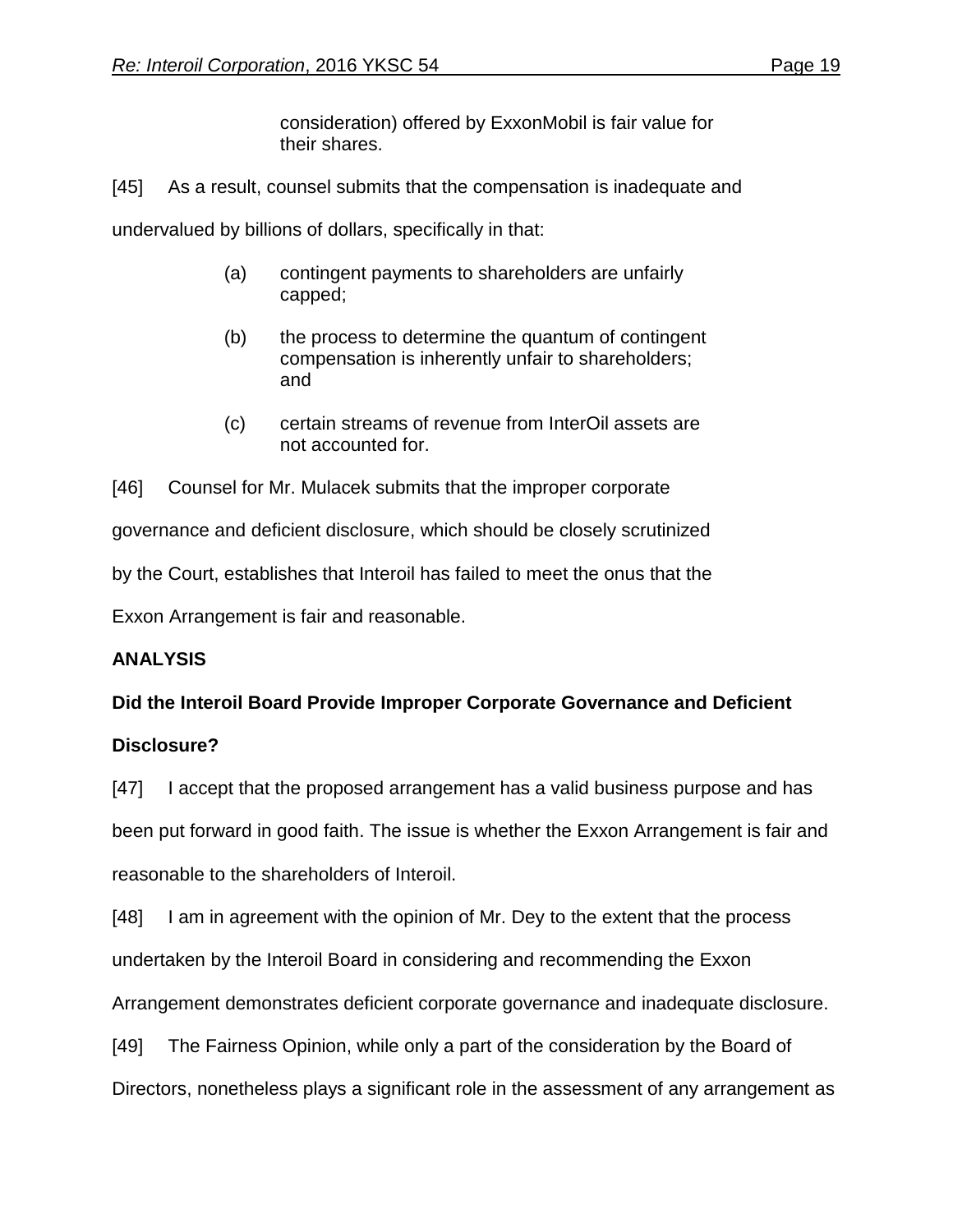it signifies that the arrangement, to use the words of Morgan Stanley, is "fair from a financial point of view to the holders of the Company Common Shares". The Fairness Opinion was relied on by the Board of Directors and no doubt the shareholders.

[50] The Fairness Opinion obtained by the Board was deficient and indicative of a failure to discharge its fiduciary obligations in the following ways:

- 1. it failed to address the value of the Elk-Antelope asset and the impact of the cap on the CRP so that shareholders could consider whether the Exxon Arrangement reflected that value;
- 2. it failed to disclose the details of Morgan Stanley's success compensation so that shareholders could evaluate whether the Fairness Opinion is influenced by the terms of the compensation;
- 3. it failed to provide the shareholders with an independent financial fairness opinion on a flat fee basis, particularly in the situation where the CEO had a financial incentive for the Exxon Arrangement to proceed.
- [51] The Fairness Opinion was also remarkably deficient in the following ways:
	- 1. it contained no reference to the specific documents that it reviewed:
	- 2. it contained no facts or information to indicate what the opinion was based on; and
	- 3. it contained no analysis of the facts or information so that a shareholder could fairly consider the merits of the Exxon Arrangement.

[52] That is not to say that the Information Circular did not provide information that could assist the shareholders, but rather that the Fairness Opinion was devoid of facts or analysis. Nor is it to say that Morgan Stanley did not provide that information to the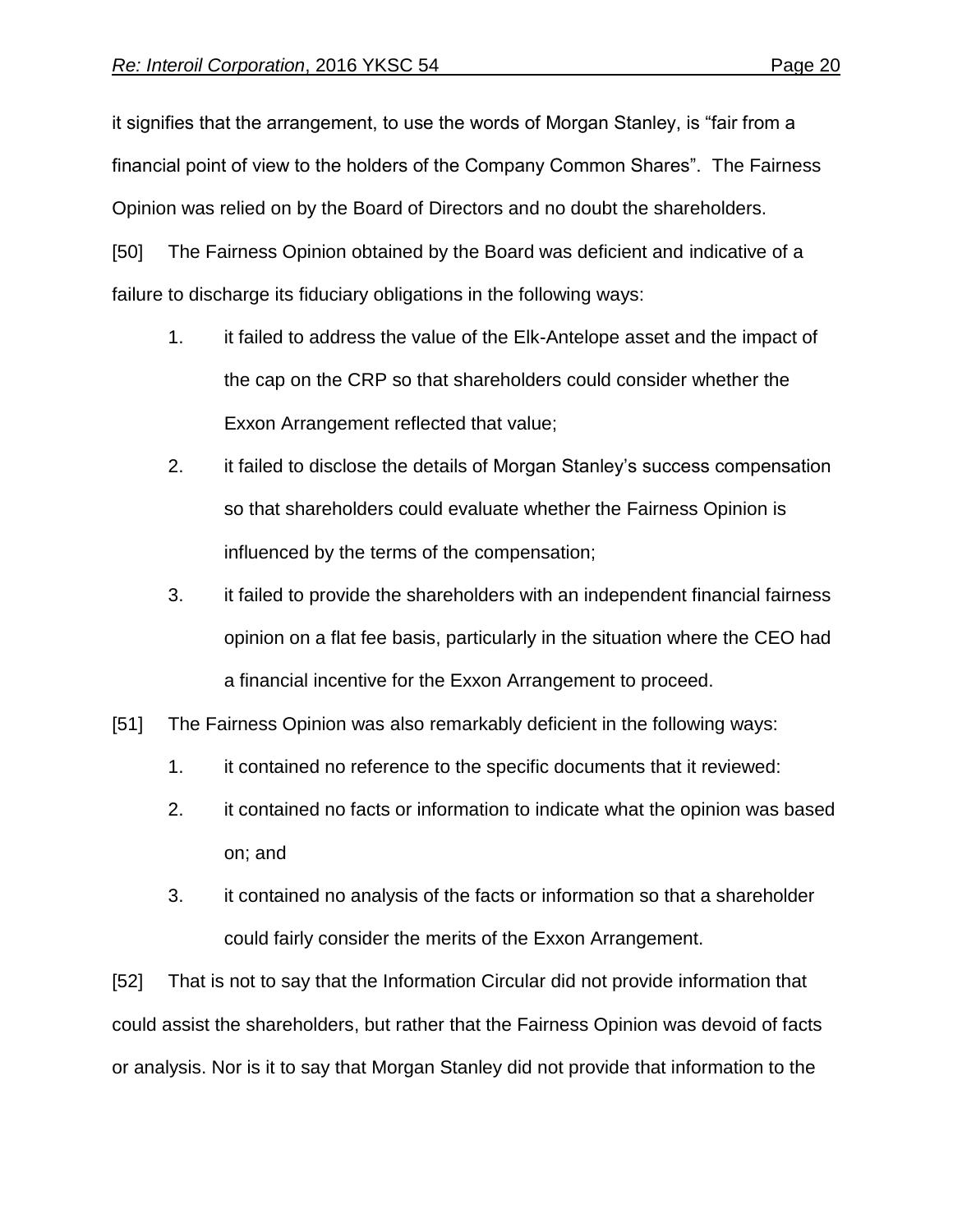Board. It is simply to say that the shareholders did not receive the benefit of the analyses referred to in the Fairness Opinion and as a result had no real assistance in evaluating the Exxon Arrangement.

[53] Counsel for Interoil submitted that the form and content of the Morgan Stanley Fairness Opinion are consistent with the form and content of similar fairness opinions provided in other mergers and acquisition transactions. However, there is no comparison between it and the three Fairness Opinions provided to the court by counsel for Mr. Mulacek. The three Fairness Opinions provided offer facts and figures, analysis and comparative data that are not found in the Morgan Stanley Fairness Opinion. The Morgan Stanley Fairness Opinion provides less information than a residential real estate appraisal commonly filed in this Court.

[54] The issue of the value and content of Fairness Opinions has been commented on by courts in the past. The real issue is whether Fairness Opinions should be independent opinions or simply comfort letters that a Board of Directors enlists to support their decision.

[55] Counsel for Interoil submitted the Endorsement of Newbould J. in *Royal Host Inc. (Re)*, 2014 ONSC 3323, in making an interim order under s. 194(2) of the CBCA should be relied upon. The judge stated that the court does not approve the circular or engage in a detailed examination of the meeting material at the interim order stage. In that context, he observed the following at para. 6:

> 6 In this case, the board of directors of Royal Host obtained a fairness opinion from Trimaven Capital Advisors. As is typical in arrangements, the opinion states that the consideration under the arrangement is fair from a financial point of view to the shareholders of Royal Host, but it does not contain the analysis done by Trimaven leading to that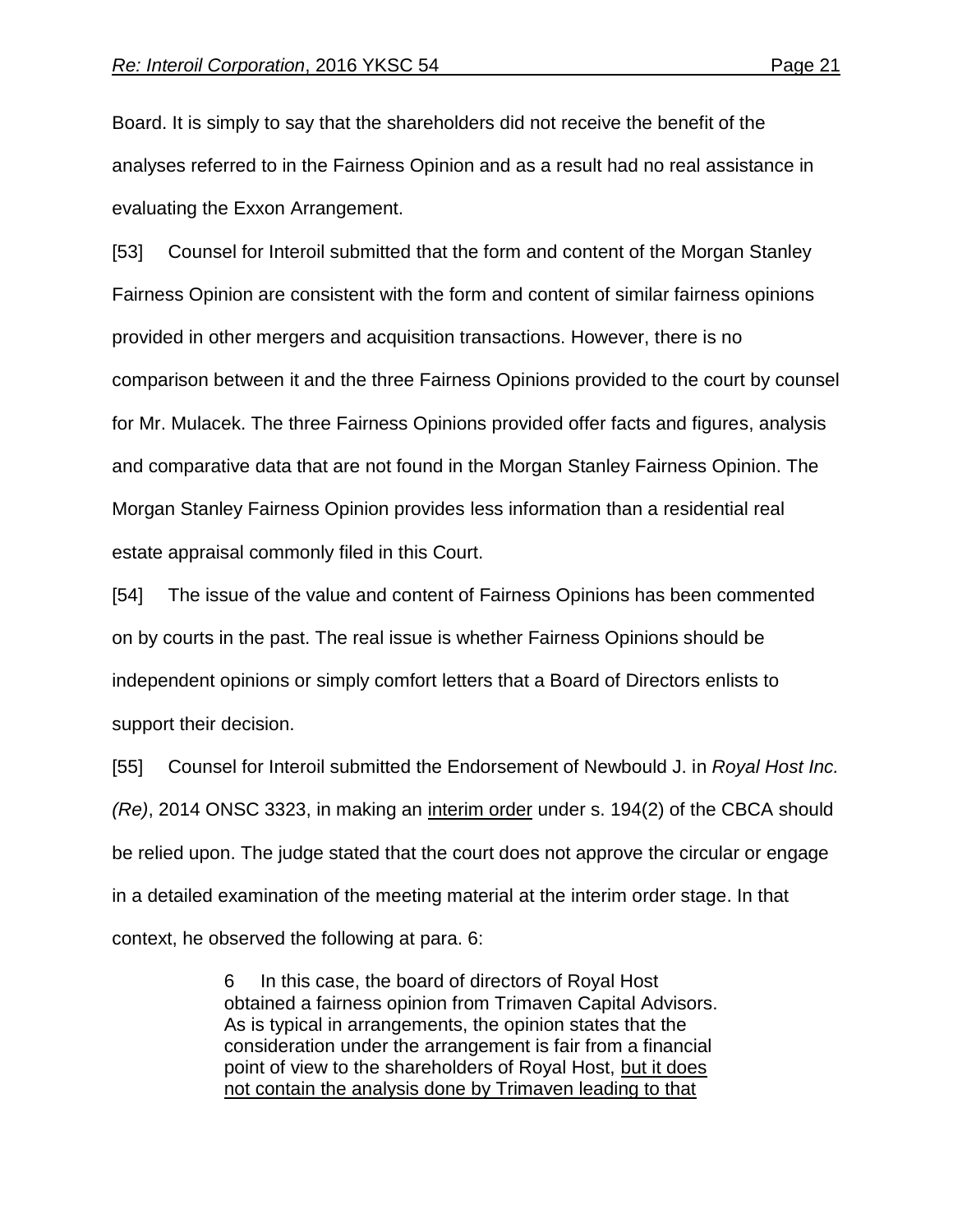opinion. The opinion will be included in the notice of meeting and management information circular to be sent to the shareholders. The affidavit material in support of the interim order states that the fairness opinion will not be tendered at the final order hearing as evidence that the arrangement is, in fact, substantively fair. Rather, it will be used to show that the directors have put forward the arrangement in good faith and that the shareholder vote, when taken, will have been informed by, among other things, an independent opinion of a third party financial advisor.

7 This statement in the affidavit material is no doubt in response to the recent case of Re Champion Iron Mines Ltd (2014), 119 O.R. (3d) 339. In that case, there was also a similar fairness opinion considered by the board of directors and a special committee to the board, and it was sent to shareholders as well. In its factum on the hearing to approve the arrangement following a 99% vote in favour of the arrangement, the applicant apparently identified the fact of the securing of the fairness opinion, as well as its favourable content, as evidence in support of a finding that the application had been put forward in good faith. Brown J. refused to consider the fairness opinion and held it to be inadmissible because it did not comply with the rules of practice for an expert opinion in that the report did not contain the expert's reasons for the opinion, including, (i) a description of the factual assumptions on which the opinion is based, (ii) a description of any research conducted by the expert that led him or her to form the opinion, and (iii) a list of every document, if any, relied on by the expert in forming the opinion.

8 The position proposed to be taken by Royal Host regarding the fairness opinion appears reasonable, although ultimately it will be a matter for the court hearing the application for approval of the arrangement to consider, assuming the votes put forward support the arrangement. The purpose of a fairness opinion is a commercial one. It is an opinion to be considered by the board of directors and the shareholders in a commercial context. It is not an expert report in a litigation context. If the board or the shareholders are not satisfied with the report, they can vote with their feet and not proceed with or approve the arrangement.

9 Justice Wilton-Siegel had occasion to deal with this issue in Re Bear Lake Gold Ltd 2014 ONSC 3428 and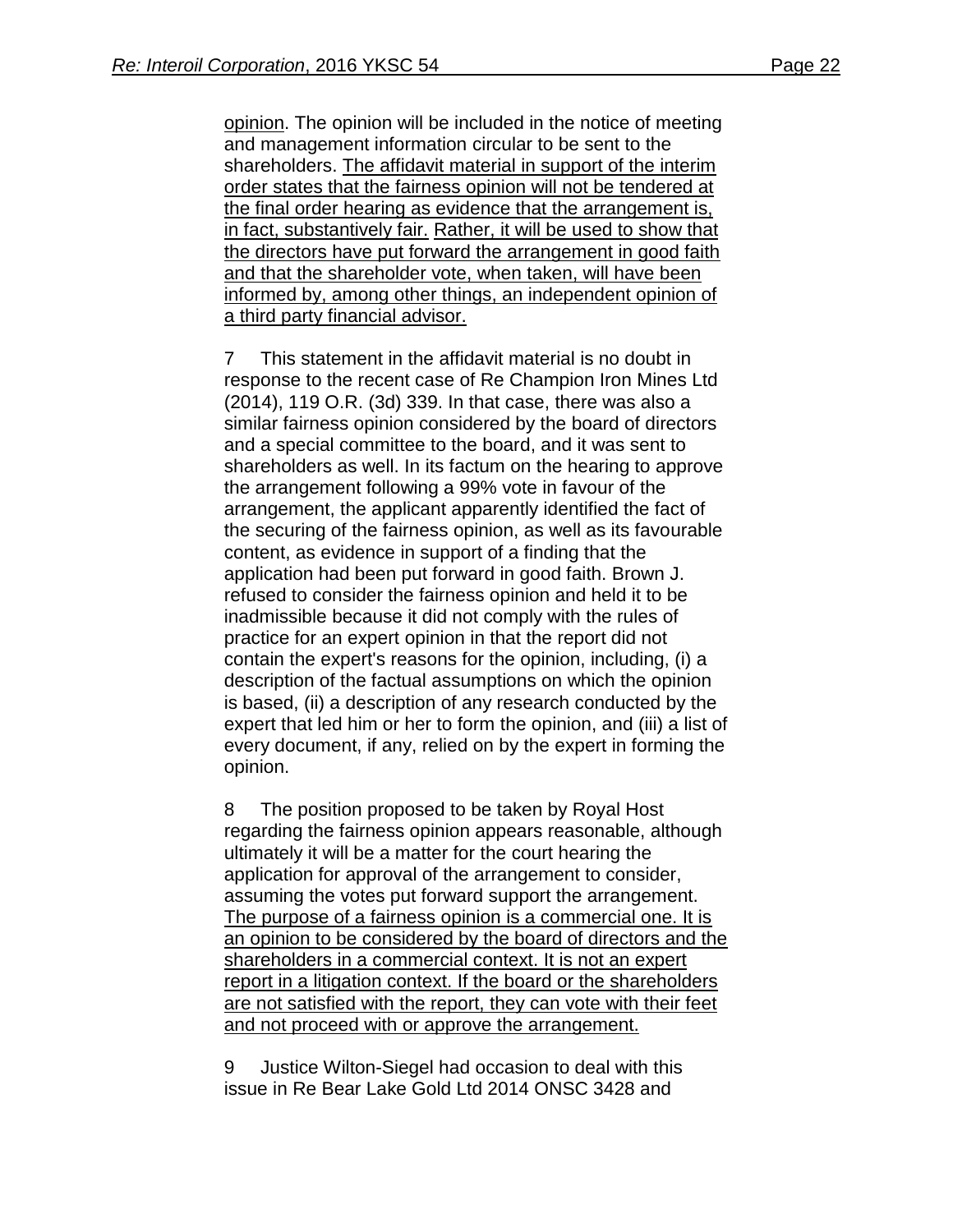concluded that a fairness opinion is properly included in the material as an indicia of the fairness and reasonableness of the proposed transaction. I agree with his analysis and opinion on this issue. (my emphasis)

[56] Brown J. in *Champion Iron Mines Ltd. (Re)*, 2014 ONSC 1988, where the judge

approved a proposed arrangement on a number of factors but specifically excluded the

Fairness Opinion of Canacord Genuity as inadmissible under the Ontario *Rules of Civil* 

*Procedures* and gave it no weight.

[57] The issue of whether a Fairness Report should meet the standard of an expert

report under the Rules of Court was not argued before me. However, I find the

comments of Brown J. particularly apt and applicable to the case at bar:

18 Accordingly, I concluded that the Fairness Opinion, as written, was inadmissible for purposes of the final order application and I ignored it. That said, ample other admissible evidence was filed by Champion Iron to support the granting of the final order.

19 The form of Fairness Opinion filed by Champion Iron closely resembled the form of such opinions typically seen these days on plan of arrangement applications. It would not be stretching the language too far to characterize the form of such fairness opinions as "cookie cutter" in appearance. That is not to say that any particular fairness opinion in that form lacked substantive supporting reasoning. Perhaps such reasoning existed. My simple point is that the supporting reasoning typically is not apparent on the face of the fairness opinions. From an evidentiary point of view, that renders them inadmissible for the purpose of asking the court to rely on their content in support of granting the application.

#### **B. On plans of arrangements courts do not act as rubber stamps**

20 Which leads me to make a larger point. As a judge in front of whom a fair number of final order applications pass on a regular basis, one sometimes develops the feeling that corporate lawyers regard the role of courts in the whole plan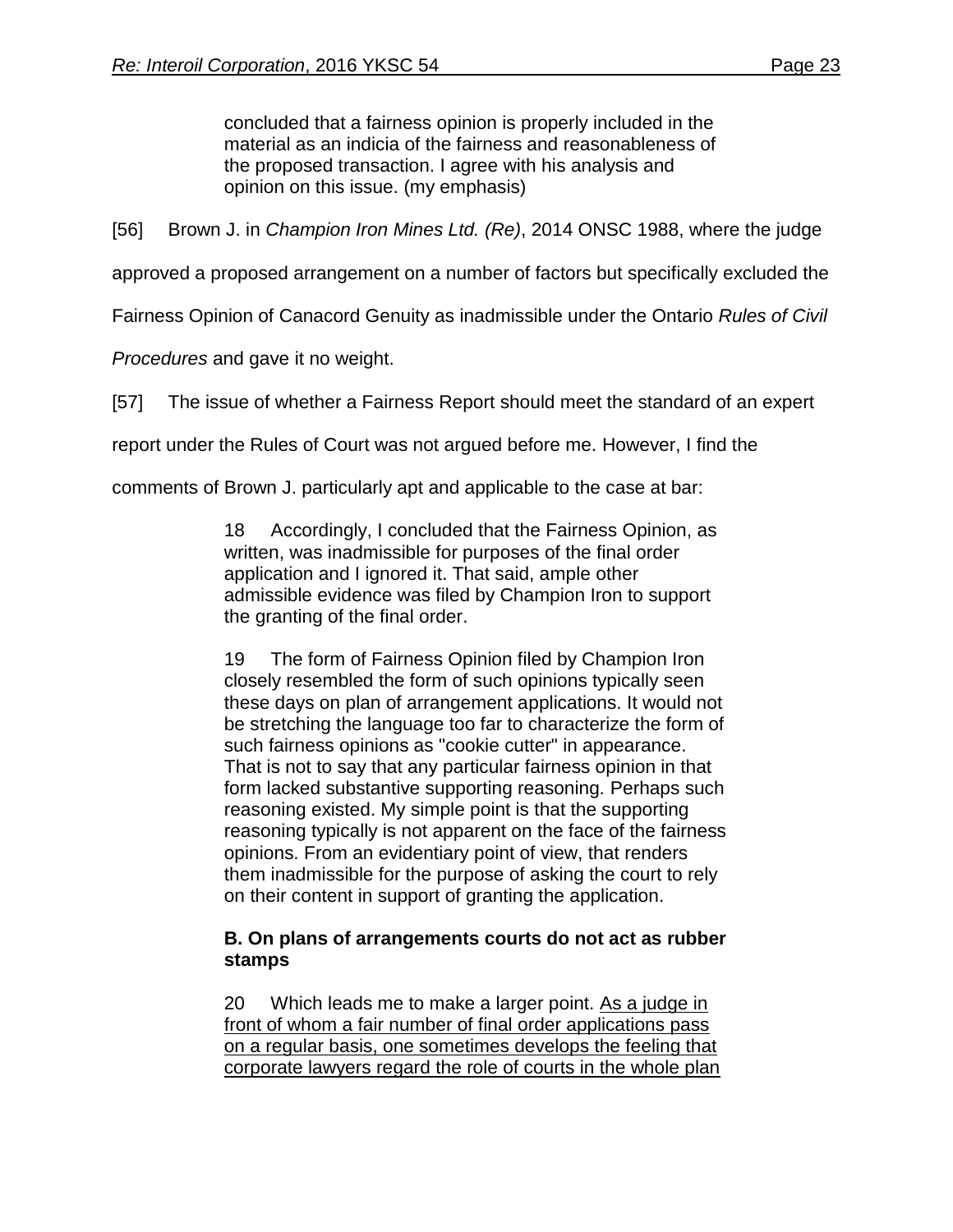#### of arrangement process as nothing more than one box to check off on a closing agenda. …. (bolding already added)

[58] I also notice that in *BCE Inc*., the Supreme Court of Canada was not specifically dealing with the adequacy of a Fairness Opinion when it stated at para. 152 that one indicia of fairness is "the presence of a fairness opinion from a reputable expert".

[59] I agree with the view that a third party financial advisor does not need to meet the requirements of an expert pursuant to the *Rules of Court* and that view was not argued in this case. However, I also agree that a Board of Directors must ensure that there will be an independent flat fee Fairness Opinion to assist shareholders and the Court if it wishes to comply with best practice corporate governance. A Fairness Opinion that simply follows the direction of the Board and is based on a success fee does not meet the standard of good corporate governance.

[60] I also adopt the view expressed by the Ontario Securities Commission in *HudBay Minerals Inc. (Re),* 2009 CarswellOnt 2219, at para. 264 that "a fairness opinion prepared by a financial adviser who is being paid a signing fee or a success fee does not assist directors comprising a special committee of independent directors in demonstrating the due care they have taken in complying with their fiduciary duties in approving a transaction."

[61] The point of all this is that Fairness Opinions, while only one indicia of fairness to consider, should be robust, rigorous and independent opinions from reputable experts to discharge the fiduciary duty of special committees of independent directors and to assist the shareholders in their evaluation of the fairness of an arrangement. A Fairness Opinion from an independent financial advisor retained on a flat fee is an important factor in assisting the court to scrutinize the arrangement.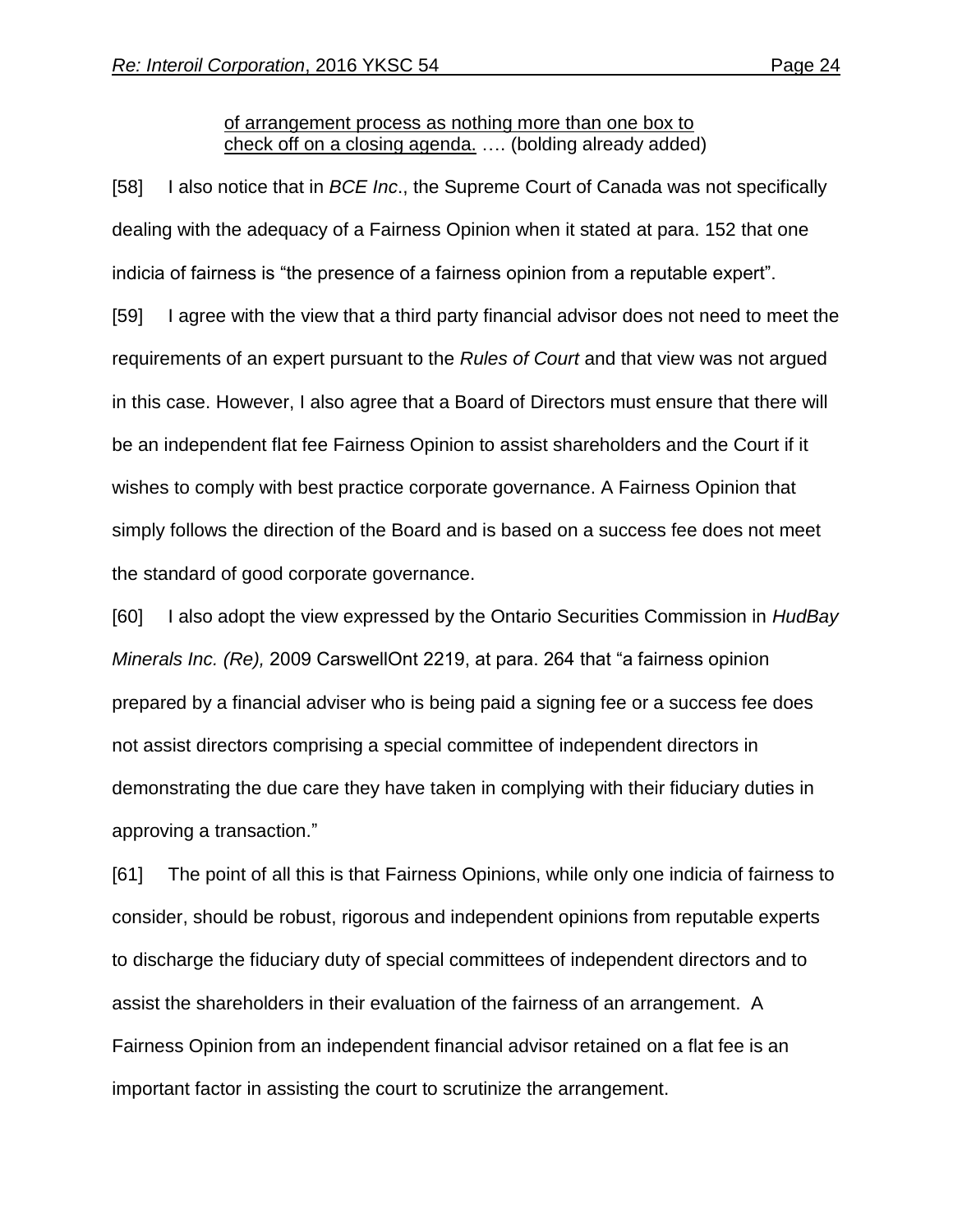#### **Is the Exxon Arrangement Fair and Reasonable?**

[62] I have no doubt that the Exxon Arrangement has a valid business purpose. That purpose is to sell the assets of Interoil for the highest price available rather than continue to be involved in the long game in the Elk-Antelope gas fields. Mr. Mulacek had his opportunity to persuade shareholders that the \$45 plus the potential of \$7.07 for each 1 tcfe of PRL15 2C Resources above 6.2 tcfe to a maximum of 10 tcfe, was not a reasonable or fair price for Interoil shares. He failed to persuade the 80% who voted in favour of the Exxon Arrangement.

[63] This Court should speak freely and independently about matters of corporate governance but at the end of the day it is the shareholders that have spoken in favour of the Exxon Arrangement. Judges are not business people and are not in a good position to judge these investments. See Edward Iacobucci, "Making Sense of Magna", (2011) 49 Osgoode Hall L.J. 237-275 at para. 47.

[64] The shareholders of Interoil saw their share price increase at a premium of 42.2% after the Oil Search Arrangement, and, considering the price increase to \$45 per share from Exxon, plus a CRP potential for a total value of \$72 per share, they are entitled to make the decision approving the Exxon Arrangement.

[65] Any shareholder reading the Circular can discern the lack of detail regarding valuations and analysis as well as the interest of the CEO in voting for the Arrangement.

[66] While that may draw criticism from this Court in terms of corporate governance, it should not prevent shareholders from realizing substantive increases in value.

[67] From the shareholders' perspective, they can realize their gain and Mr. Mulacek can pursue his Dissent Rights.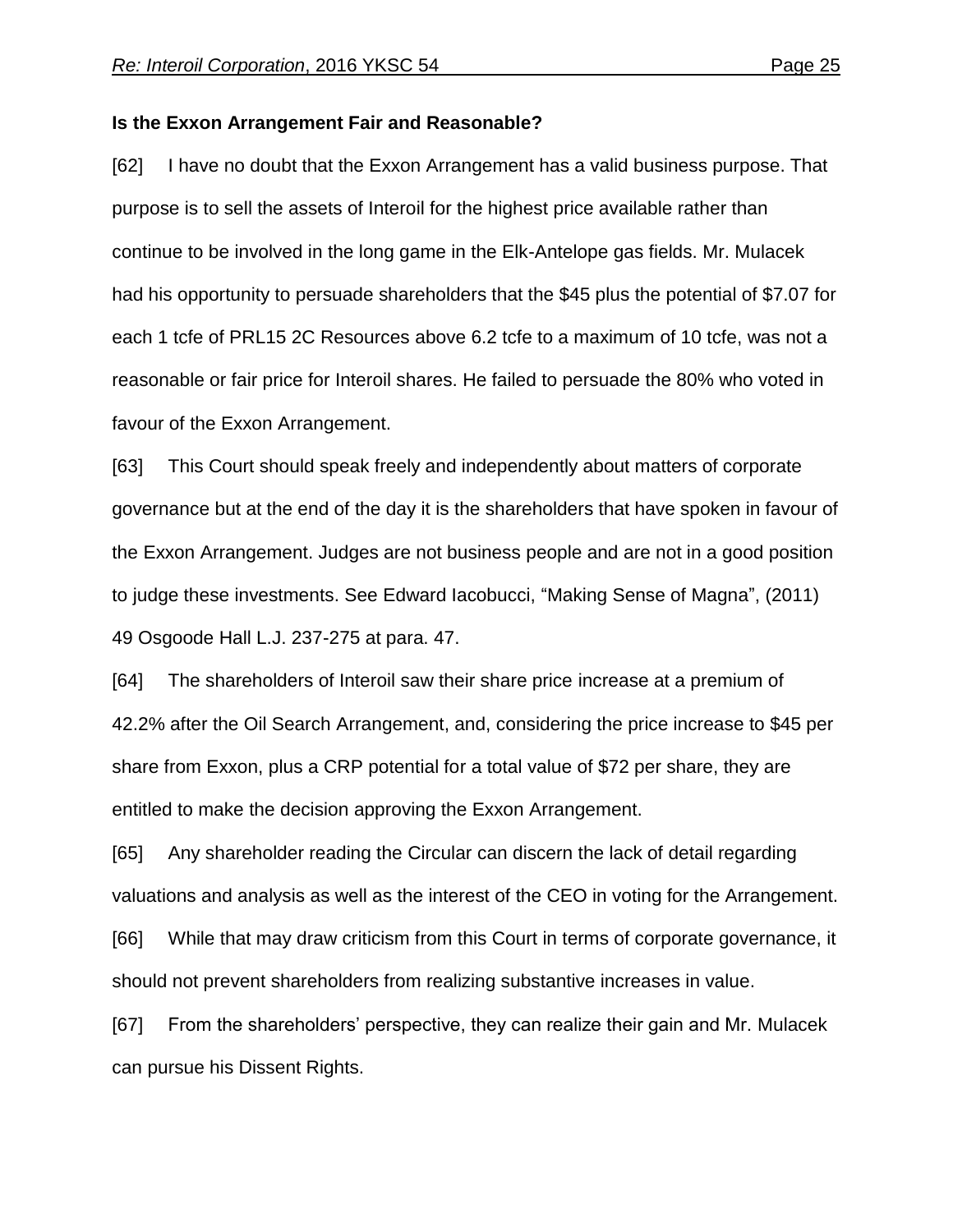[68] Further, the Exxon Arrangement has clear advantages in receiving Exxon shares with immediate liquidity at a \$45 per share value.

[69] The CRP provides a higher rate of return than the Oil Search Arrangement but is capped. While the Board did not provide detail on the value of Interoil's Elk-Antelope field nor the strategic alternatives, it reduced the speculative nature of the Interoil shares and provided a solid return.

[70] For these reasons, I approve the Exxon Arrangement as fair and reasonable.

VEALE J.

\_\_\_\_\_\_\_\_\_\_\_\_\_\_\_\_\_\_\_\_\_\_\_\_\_\_\_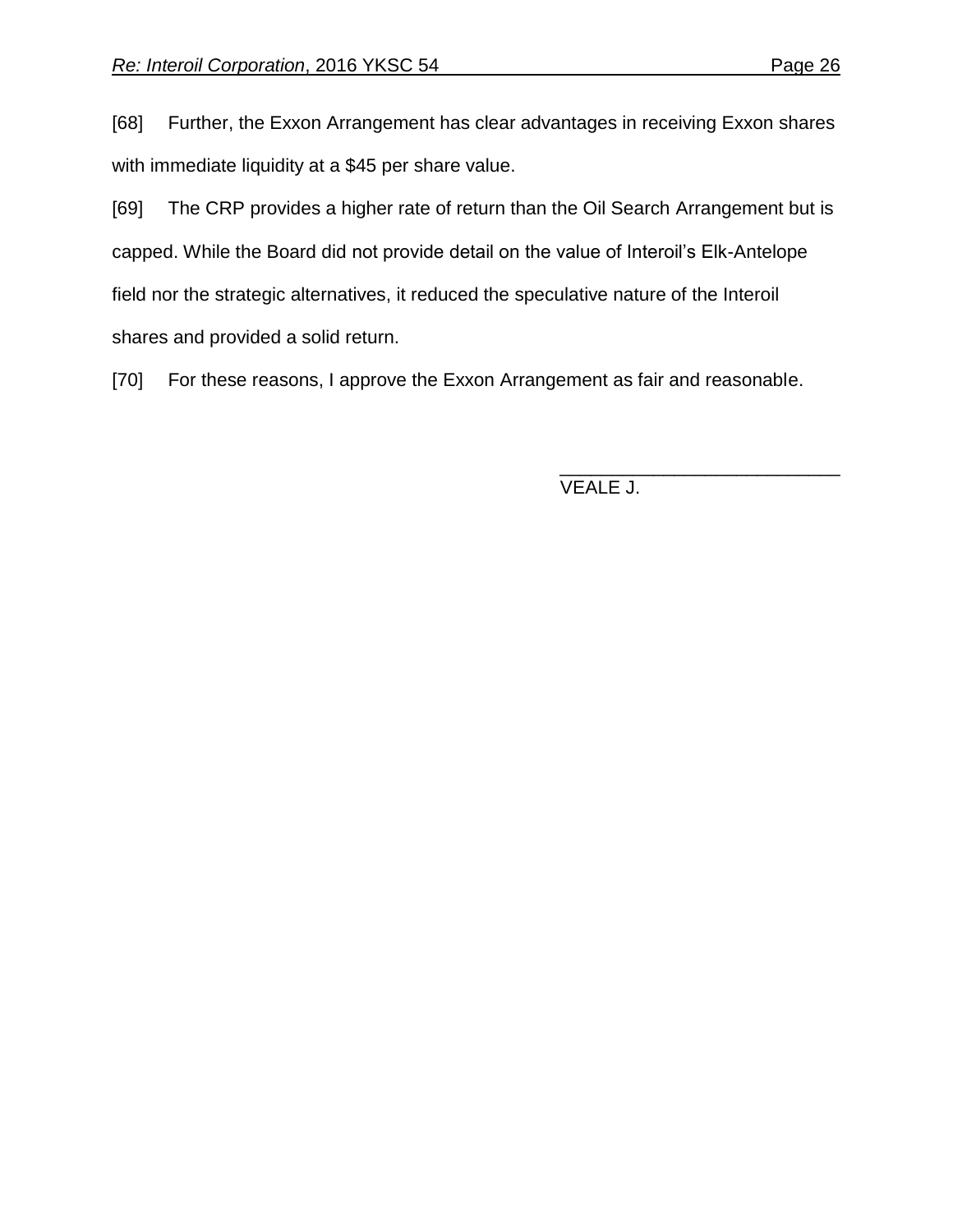$C-2$ 

600 Travis Street **Suite 3700** Houston, TX 77002

Morgan Stanley

July 21, 2016

Board of Directors InterOil Corporation 163 Penang Road #06-02 Winsland House II Singapore 238463

Members of the Board:

We understand that InterOil Corporation ("InterOil" or the "Company") and Exxon Mobil Corporation ("ExxonMobil" or the "Buyer") propose to enter into an Arrangement Agreement, dated July 21, 2016 (the "Arrangement Agreement"), which provides, among other things, for the acquisition of the Company by ExxonMobil .(or.its wholly.owned.subsidiary).pursuant to an arrangement.(the."Arrangement") under the provisions of the Business. Corporations Act (Yukon). Pursuant to the Arrangement, the Company will become a (direct or indirect) wholly owned subsidiary of ExxonMobil, and each outstanding common share of the Company (the "Company Common Shares") will be converted into the right to receive (a) shares of common stock, without par value, of ExxonMobil ("Buyer Common Stock") at an exchange ratio calculated to deliver a value of USS45.00 per Company Common Share based on the volume weighted average trading price per share of Buyer Common Stock for a ten-trading day period ending on (and including) the second trading day immediately prior to the closing of the Arrangement and (b) one contingent resource payment (the "CRP") entitling the holder to receive a cash payment from ExxonMobil pursuant to the terms of the Contingent Resource Payment Agreement (the "CRP Agreement"), substantially in the form annexed to the Arrangement Agreement (together, the "Consideration"). The terms and conditions of the Arrangement are more fully set forth in the Arrangement Agreement, the CRP Agreement and the Plan of Arrangement attached as Schedule "A" to the Arrangement Agreement (the "Plan of Arrangement").

You have asked for our opinion as to whether the Consideration to be received by the holders of the Company Common Shares pursuant to the Arrangement is fair from a financial point of view to the holders of the Company Common Shares.

For purposes of the opinion set forth herein, we have:

- $1)$ Reviewed certain publicly available financial statements and other business and financial information of the Company and the Buyer, respectively;
- $2)$ Reviewed certain internal financial statements and other financial and operating data concerning the Company;
- 3) Reviewed certain financial projections regarding the Company prepared by the management of the Company;
- 4) Discussed the past and current operations and financial condition and the prospects of the Company with senior executives of the Company;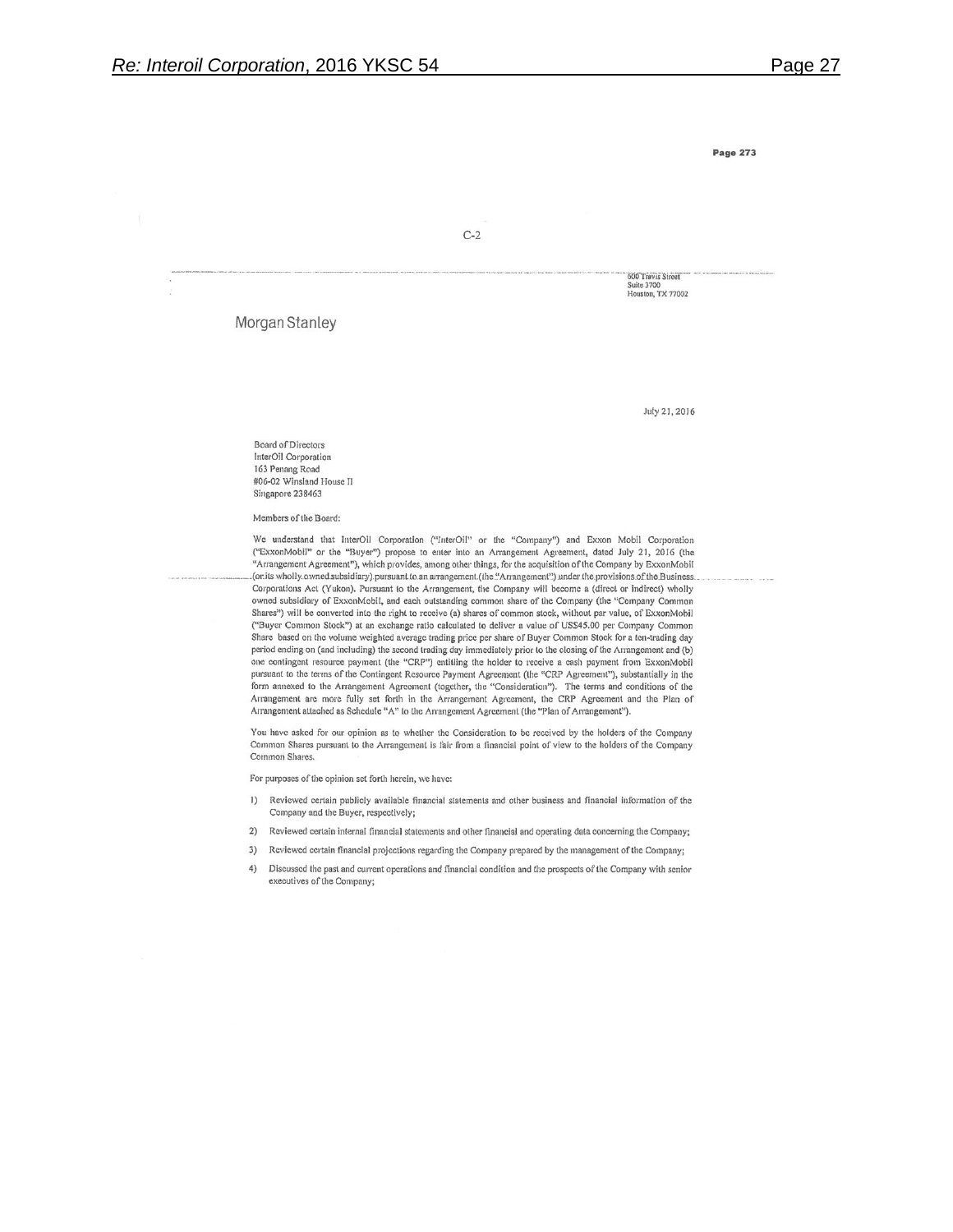$C-3$ 

#### Morgan Stanley

- Reviewed the reported prices and trading activity for the Company Common Shares and the Buyer Common  $5)$ Stock:
- Compared the financial performance of the Company and the Buyer and the prices and trading activity of the  $6)$ Company Common Shares and the Buyer Common Stock with that of certain other publicly-traded companies comparable with the Company and the Buyer, respectively, and their securities;
- $7)$ Reviewed the financial terms, to the extent publicly available, of certain comparable acquisition transactions;
- 8) Reviewed the Arrangement Agreement, the Plan of Arrangement, the CRP Agreement and certain related documents; and
- Performed such other analyses, reviewed such other information and considered such other factors as we have 9) deemed appropriate.

We have assumed and relied upon, and we have not attempted to verify independently, the accuracy, completeness and fair presentation of the information that was publicly available or supplied or otherwise made available to us by the Company and formed a substantial basis for this opinion. With respect to the financial projections prepared by management of the Company that have been provided to us, we have assumed that such financial projections have been reasonably prepared using the assumptions identified therein and on a basis reflecting the best currently available estimates and judgments of the management of the Company with respect to the future financial performance of the Company. Although we have included the CRP (as described in the CRP Agreement) in certain of our analyses, we express no opinion as to the likelihood of whether the certification of any particular resource size (as referenced in the CRP Agreement and upon which the contingent consideration that is to be received pursuant to the CRP is conditioned) will be achieved. While we have considered the potential value of the CRP under different possible resource certification outcomes, with the permission of the Board of Directors, we have not attributed a specific value to the CRP for purposes of arriving at the conclusion expressed in this letter. In addition, we have assumed that the Arrangement will be consummated in accordance with the terms set forth in the Arrangement Agreement and the Plan of Arrangement without any waiver, amendment or delay of any material terms or conditions. We have assumed that the conditions precedent to the completion of the Arrangement can be satisfied in due course, that in connection with the receipt of all the necessary governmental, regulatory or other approvals and consents required for the Arrangement, no delays, limitations, conditions or restrictions will be imposed that would have a material adverse effect on the contemplated benefits expected to be derived in the Arrangement and that the procedures being followed to implement the Arrangement are valid and effective. We are not legal, tax or regulatory advisors and are not providing legal, tax or regulatory advice to the Board of Directors. We are financial advisors only and have relied upon, without independent verification, the assessment of the Company and its legal, tax and regulatory advisors with respect to legal, tax and regulatory matters. We have not met separately with the independent auditors of the Company and, with the permission of the Board of Directors, we have assumed the accuracy and fair presentation of, and relied upon, the Company's audited financial statements and the reports of the auditors therein and the Company's interim unaudited financial statements. We express no opinion with respect to the fairness of the amount or nature of the compensation to be received by any of the Company's officers, directors or employees, or any class of such persons, relative to the Consideration to be received by the holders of the Company Common Shares pursuant to the Arrangement. We have not made any independent valuation or appraisal of the assets or liabilities of the Company or the Buyer, nor have we been furnished with any such valuations or appraisals. Our opinion is necessarily based on financial, economic, market and other conditions as in effect on, and the information made available to us as of, the date hereof. Events occurring after the date hereof may affect this opinion and the assumptions used in preparing it,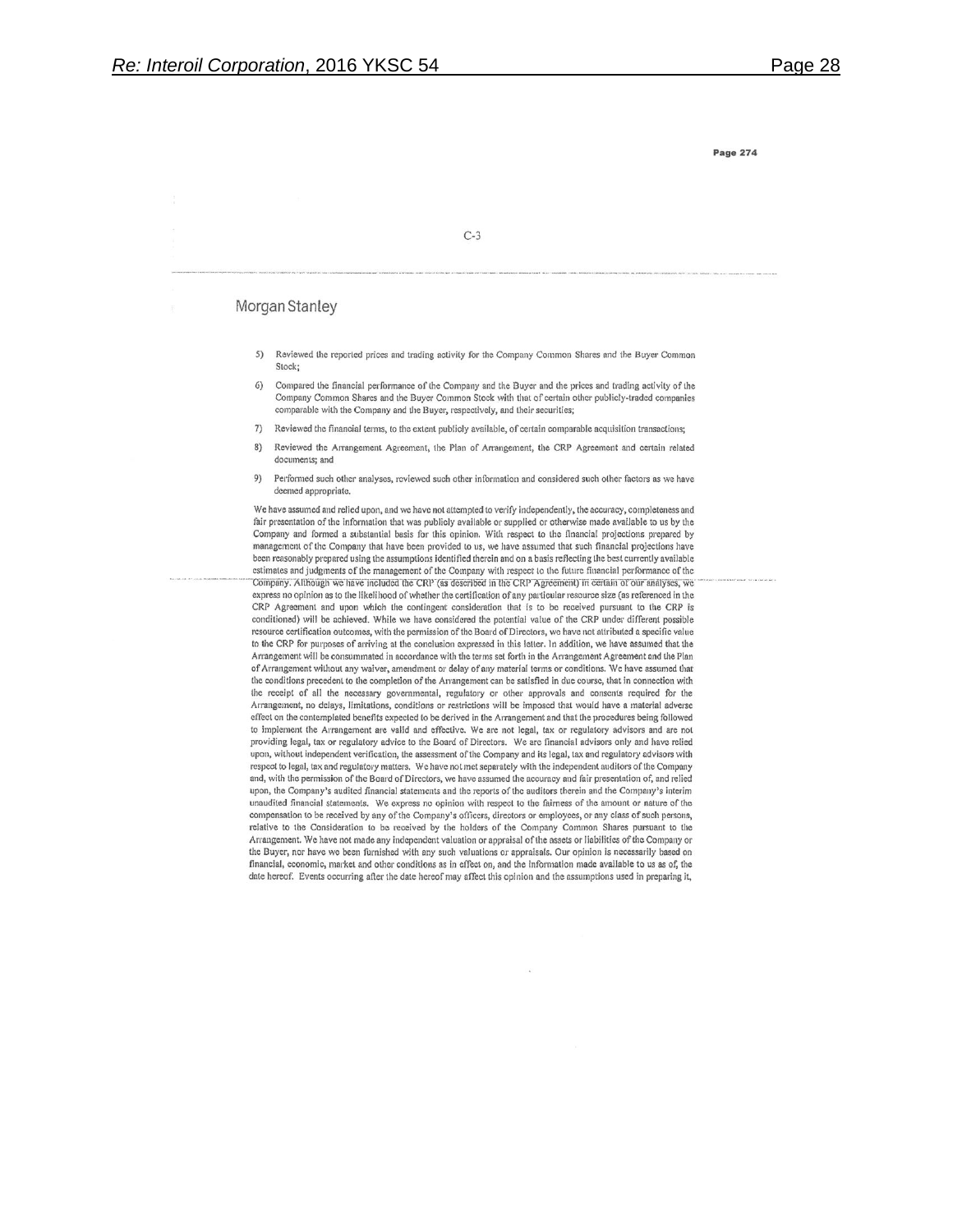$C-4$ 

#### Morgan Stanley

and we do not assume any obligation to update, revise or reaffirm this opinion. Our opinion does not address the relative merits of the Arrangement as compared to any other alternative business transaction, or other alternatives, or whether or not such alternatives could be achieved or are available. We have acted as financial advisor to the Board of Directors in connection with this transaction and will receive a fee for our services, a substantial portion of which is contingent upon the closing of the Arrangement. In the two years prior to the date hereof, we have provided financing services for the Buyer and have received fees in connection with such services. In the two years prior to the date hereof, except for our current engagement, we have not been engaged on any financial advisory or financing assignments for the Company, and have not received any fees for such services from the Company during this time; however, during the six month period prior to July 2014, Morgan Stanley and its affiliates received fees for financial advisory services provided to the Company. The aggregate amount of such fees received from the Buyer and the Company, respectively (as identified and determined in accordance with Morgan Stanley's customary conflicts-related policies and procedures), has been disclosed to the Board of Directors. Please note that Morgan Stanley is a global financial services firm engaged in the securities, investment management and individual wealth management businesses. Our securities business is engaged in securities underwriting, trading and brokerage activities, foreign exchange, commodities and derivatives trading, prime brokerage, as well as providing investment banking, financing and financial advisory services. Morgan Stanley, its affiliates, directors and officers may at any time invest on a principal basis or manage funds that invest, hold long or short positions, finance positions, and may trade or otherwise structure and effect transactions, for their own account or the accounts of its customers, in debt or equity securities or loans of the Buyer, the Company, or any other company, or any currency or commodity, that may be involved in this transaction, or any related derivative instrument.

This opinion has been approved by a committee of Morgan Stanley investment banking and other professionals in accordance with our customary practice. This opinion is for the information of the Board of Directors of the Company only and may not be used for any other purpose without our prior written consent, except that a copy of this opinion may be included in its entirety in (i) the management information circular of the Company to be mailed to holders of the Company Common Shares in connection with the Arrangement and (ii) the materials to be filed with the applicable court in connection with seeking a final order approving the Plan of Arrangement. In addition, this opinion does not in any manner address the prices at which the shares of Buyer Common Stock will trade following consummation of the Arrangement or at any time and Morgan Stanley expresses no opinion or recommendation as to how the shareholders of the Company should vote at the shareholders' meeting to be held in connection with the Arrangement.

Based on and subject to the foregoing, we are of the opinion on the date hereof that the Consideration to be received by the holders of the Company Common Shares pursuant to the Arrangement is fair from a financial point of view to the holders of the Company Common Shares.